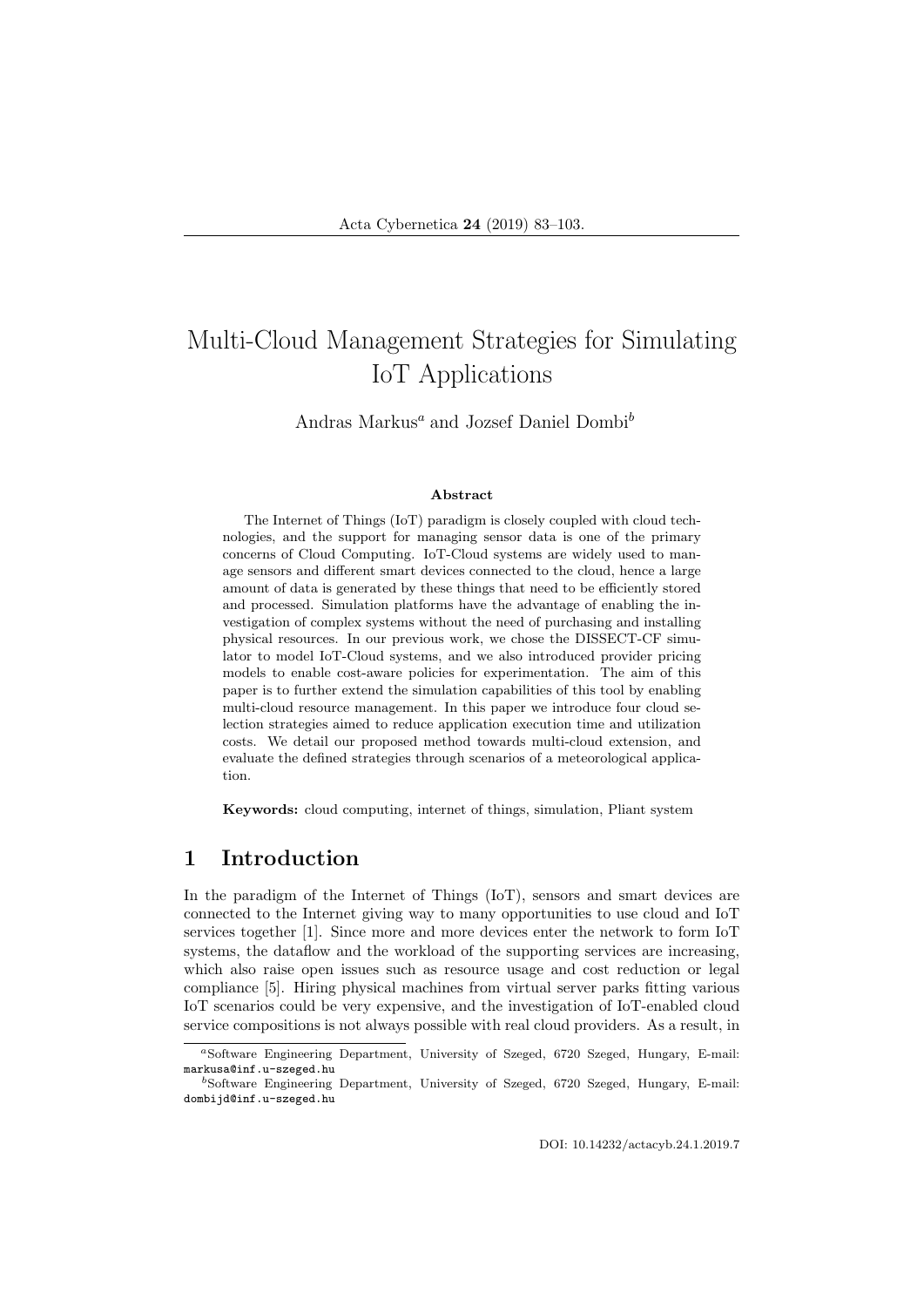many cases cloud simulators are applied to address the evaluation of such complex environments.

While network simulators could be too complex to simulate IoT and cloud systems together, due to detailed network configurations, special purpose cloud simulators may be over-tailored to cloud-specific details making it hard to express IoT needs. The number of IoT devices and usage areas are constantly growing, and some cases require immediate intervention after data processing, such as heart monitoring in smart homes, or traffic control in smart cities. This means we need new solutions and techniques for data storage, access and processing, which can be designed and evaluated in infrastructure cloud simulators extended with IoT simulation capabilities. Therefore we have chosen DISSECT-CF to perform our investigations [2].

In our earlier works we introduced IoT modeling to a traditionally cloud simulator, then combined provider pricing schemes with IoT cloud management in DISSECT-CF [3] to enable cost-aware investigations. Since cloud federations [4] provide a wider range of capabilities to users, the next step in our research was to enable the usage of multiple cloud datacenters to serve certain IoT scenarios.

In this paper we introduce four cloud selection strategies aimed to reduce application execution time and utilization costs. The default strategy uses random cloud selection for the managed IoT devices, and we also propose a load balancing and a cost minimizing strategy. Finally, for a more sophisticated strategy we apply a fuzzy-based approach. We also evaluate our proposal through scenarios derived from a real-life weather forecasting service.

The remainder of this paper is as follows: Section 2 discusses related approaches in this field, and Section 3 summarizes relevant previous works of the authors. Section 4 introduces our proposed cloud selection strategies, which are evaluated in Section 5. Finally, we conclude the paper in Section 6.

# 2 Related work

In the field of cloud and IoT simulations, CloudSim [6] is one of the most widespread solutions for modeling cloud system components including data centers and virtual machines, as well as investigating cloud resource provisioning policies. When IoT started to emerge, CloudSim has been extended to provide modeling capabilities for IoT system components. Khan et al. [7] proposed an infrastructure coordination technique for large scale IoT systems built on top of CloudSim. It provides customization for specific home automation scenarios, which limits the applicability of their extensions. The iFogSim [8] also extends CloudSim to simulate IoT and fog environments by measuring resource management techniques with several metrics including latency, network congestion, energy consumption and cost. They presented two case studies to demonstrate IoT modeling and resource management policies: latency-sensitive online gaming, and an intelligent surveillance application using distributed camera networks.

Besides CloudSim, we can find similar simulation approaches tailored to specific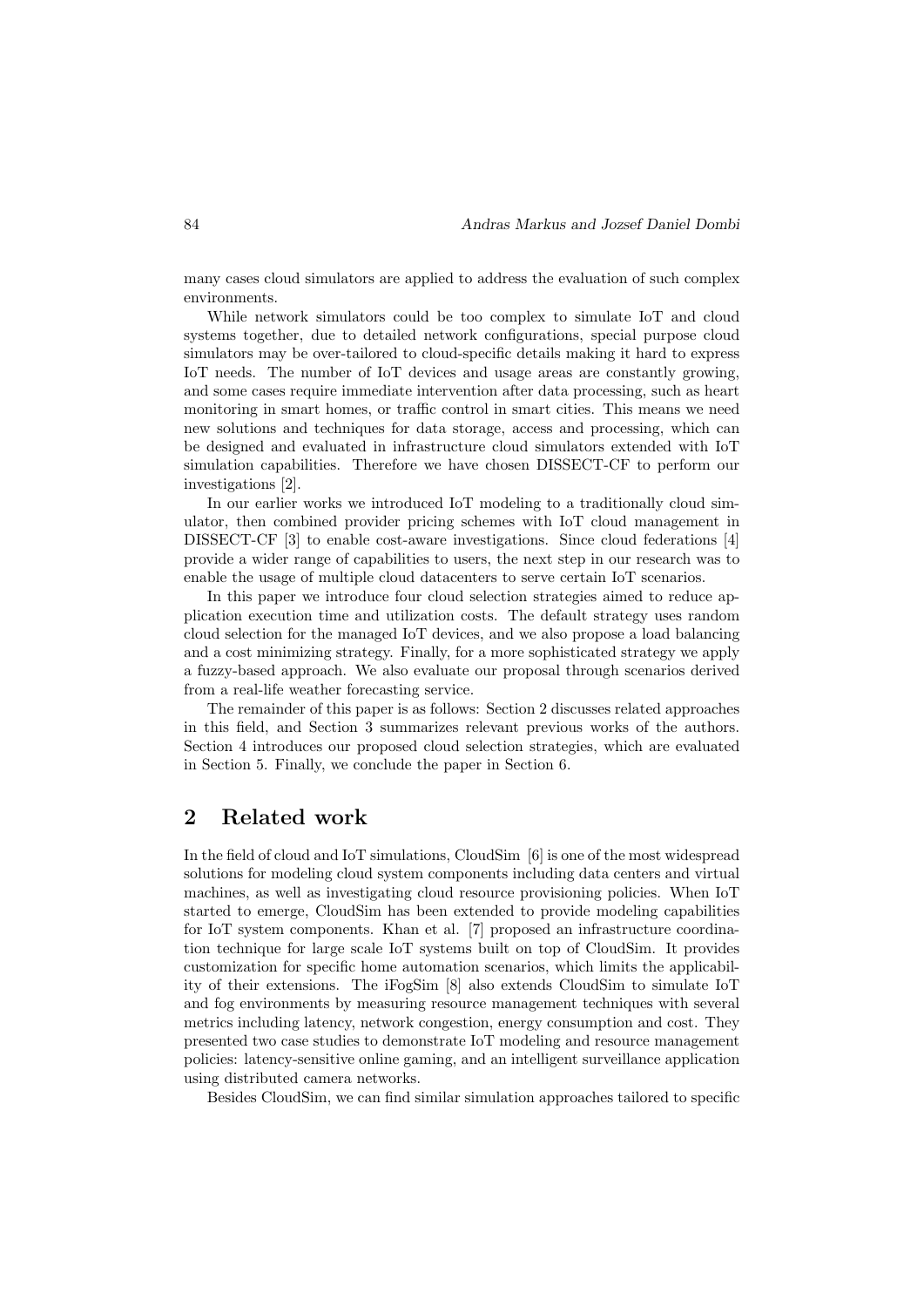needs. Zeng et al. [13] proposed IOTSim that supports the simulation of big data processing with the MapReduce model exemplified with a real case study. SimIoT [9] is based on the SimIC simulation framework [10], and it proposes several techniques to simulate the communication possibilities between IoT sensors and cloud components, but it is limited to compute activity modeling.

MobIoTSim [14] proposes a semi-simulated environment for investigating IoT cloud systems. It aims at mimicking the behavior of IoT sensors and devices with a mobile simulation environment. Sensor data management and system scalability can be investigated with real interconnected gateway services.

Concerning IoT management algorithms, Moschakis and Karatza [11] introduced workload models with interfacing various cloud providers and IoT systems, enabling the investigation of the behavior of cloud systems that support the processing of data originated from the IoT system. Silva et al. [12] focused on the dynamic nature of IoT systems, therefore they investigated fault behaviors with specific fault models. Unfortunately, the scalability of the introduced fault behavior concepts are insufficient for large scale systems.

Several providers offer PaaS-level cloud services with the possibility of connecting and managing IoT devices, we can find a detailed comparison of them in [15]. These solutions are usually tightly coupled for certain providers, and hide low-level details of utilization, which is an advantage for end-users, but they are not suitable for modeling low-level infrastructure operations, and developing multi-provider IoT-Cloud applications.

From these related works we can see that IoT-Cloud systems can be examined with several simulation tools, and supporting environments already exist for investigating specific behavioral methods, such as resource selection, sensor communication, big data management, energy efficiency and cost savings. Nevertheless, the combination of these aims and closer relation to real world utilization patterns still represent open issues. Our approach combines cost reduction based on real world provider pricing and multi-cloud resource selection, applied in a real-world usage scenario.

# 3 IoT-Cloud Simulation in DISSECT-CF

One of our main goals for choosing the DISSECT-CF cloud simulator for our investigations was its unified resource sharing mechanism. Timed events are the basic elements of this simulator, which can be recurrent time-dependent events that have a frequency value (e.g. 10 ms), which calls their methods regularly in every moment based on the given value. There are non-recurrent time-dependent events as well, that have only a delay value (e.g. 5 ms) denoting the time to be elapsed before its function has to be called. Both type of events are controlled by the inside clock of the simulator. With these build-in events we can simulate the management of IoT systems including sensors and smart devices. The configuration of IoT system properties in the simulator can be done through an XML description file. We can set the following attributes: network bandwidth, local repository size, operating time,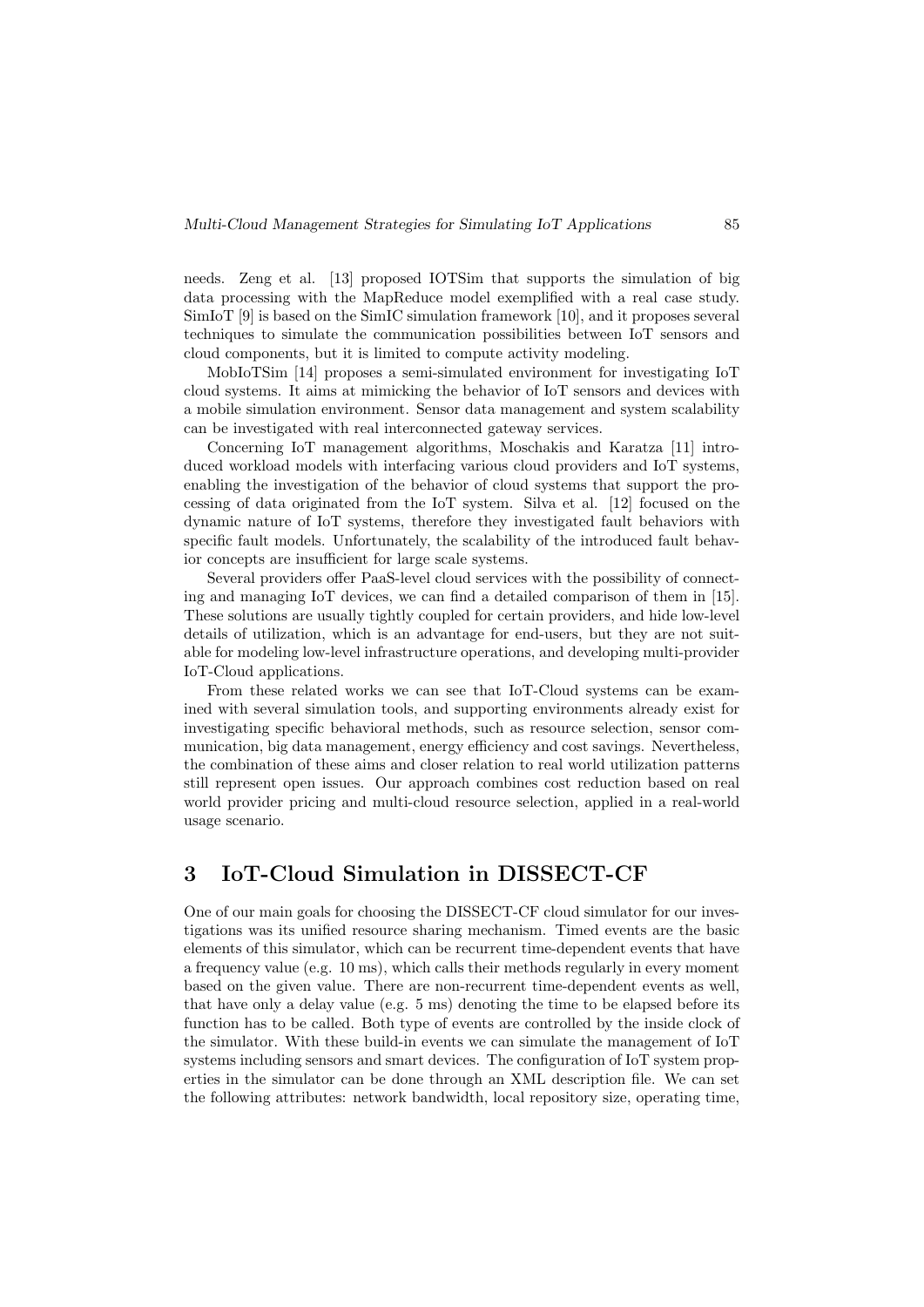

Figure 1: Architecture of the IoT-extended DISSECT-CF simulator

number of sensors and frequencies of the data generating, storing and sending, and the size of the generated files.

Two additional XML descriptions can be used to set provider pricing properties. Usually the cloud side pricing is used to calculate the costs of virtual machines (VMs) used to run an IoT application. It defines a fixed monthly cost per VM instance, but some providers charge the hour per price for every instance an application needs. To manage data coming from IoT devices and sensors, we need to calculate the IoT side costs, that can also be set based on real provider pricing schemes (e.g. Amazon, Azure, IBM and Oracle). In general, the IoT prices are calculated after the generated data traffic in MB following the "pay as you go" approach, while some providers charge after the number of messages exchanged in a month, or set a monthly device per price or messages sent in a day. All these three XML description formats and possible parameters are presented and discussed in our previous work [3].

In general, a simulation is performed by executing the following steps: first, a cloud is set up using an XML description (we used the model of a Hungarian private cloud infrastructure called the LPDS Cloud of MTA SZTAKI [24]), then the necessary amount of stations are initialized and the VM parameters are loaded from additional XML files, which also describe the cloud and IoT costs. Next, the IoT application is started with the deployment of an initial VM in the defined cloud, followed by the start of metering and data generation processes of device stations. IoT and cloud operations are continuously monitored to calculate the resource consumption costs. During execution, a broker service checks if the cloud repository received a scenario-specific amount of data, if so, then a compute task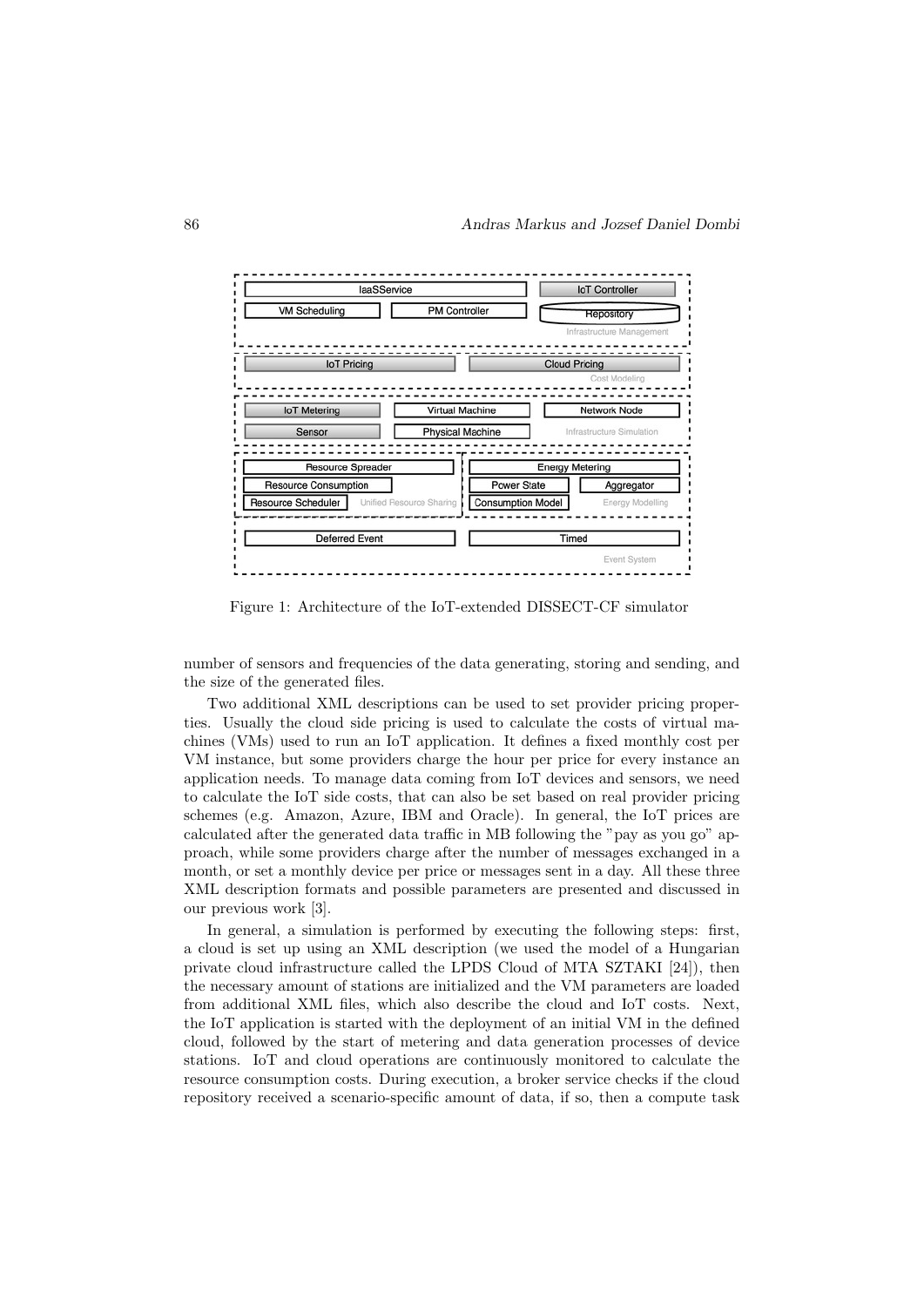will be generated and deployed in a VM for data processing.

Finally, sensor data generation, compute task creation and execution are repeated till the end of the simulation, with possible starting and stopping of VMs. At the end of the simulation we can retrieve information about end user costs concerning the utilization of IoT and cloud resource consumption.



Figure 2: Application execution in the extended DISSECT-CF simulator

# 4 The proposed cloud selection strategies

The main research question of this paper is how we can influence the behavior of an IoT application, if the sensors can have different allocation strategies for multiple clouds. In the earlier version of the extended DISSECT-CF we could exploit only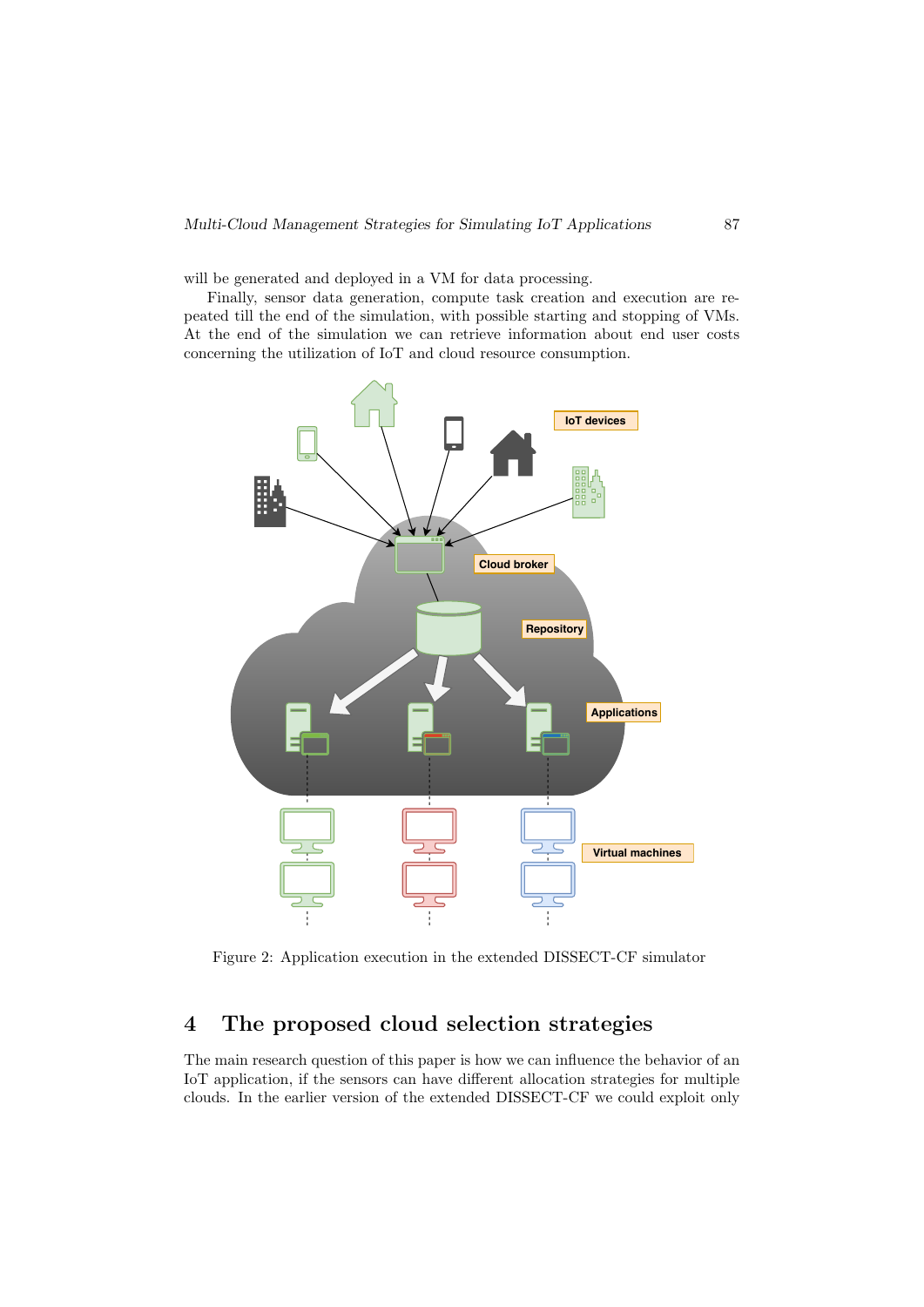one cloud datacenter to start VMs, therefore all sensors and smart devices were connected to this specific cloud, and all the generated data of the sensors were processed by virtual machines running in the same cloud (as we summarized in the previous section). In this single cloud setup, a cloud can have a preloaded cost calculation policy with a single pricing scheme. Smart devices usually have different sensors and usage frequencies affecting data generation methods that can influence cloud service operation and also the provider pricing. As a result, a single cloud could be easily overloaded, and the unprocessed data could hinder the operation of the IoT application causing longer response times, even service unavailability in real-world services.

The formerly added components of the simulator by our previous work towards IoT extension can be seen in Figure 1 denoted by grey background. Our current contribution targets the top levels of the simulator architecture, and aims to enable the use of multiple IoT Controllers and pricing schemes.

In this work we introduce the possibility of multi-cloud management for IoT cloud simulations in DISSECT-CF. During the start of the simulation we can set up different clouds using extended XML descriptions denoting sets of physical machines and repositories with various properties. Another improvement is the introduction of a cloud broker, which can manage different VM queues. These queues may have virtual machines with different pricing policies, and within a simulation the broker can decide, to which cloud (and to which VM queue) the IoT devices should be connected, thus where the generated data should be sent and processed in an application. This revised IoT Cloud management architecture is depicted in Figure 2, showing one cloud with three different applications mapped to three different VM queues. These extensions make the simulator more flexible and capable of performing scalability experiments involving multiple cloud providers.

In order to enable easy and repeatable system configuration, we defined a new XML format to configure VM flavors with prices for the applications. An example of this XML structure can be seen in Figure 3, which defines two flavors. With this flavor model we can specify the required VM resources  $(cpu\text{-}cores, ram)$ , the cost of the VM (price-per-tick), the number of boot instructions affecting the boot time (startup-process), the network traffic (network-load) and the local disk size requirement ( $req\text{-}disk$ ) of the new instance. Flavors can be identified by the *name* attribute, and they must be unique in the configuration. In this example we defined two different clouds (4 CPU cores with 4 GB RAM, and 2 CPU cores with 2 GB RAM), which allocate almost 10 GBs of the local disc.

An example XML with two application descriptions is presented in Figure 4. We defined a daemon service frequency (*freq*) to regularly check the repository for unprocessed data. The *tasksize* attribute tells the highest amount of unprocessed data that can packaged in one compute task to be executed by virtual machines. The selected computing infrastructure is identified by the cloud tag, and finally, the VM flavor to be used for executing the compute tasks can be specified in the instance tag (by referring to the *name* attribute of the flavor model).

In this example both defined applications use the formerly defined flavors and two different clouds (identified by 'Cloud1' and 'Cloud2' unique name). The fre-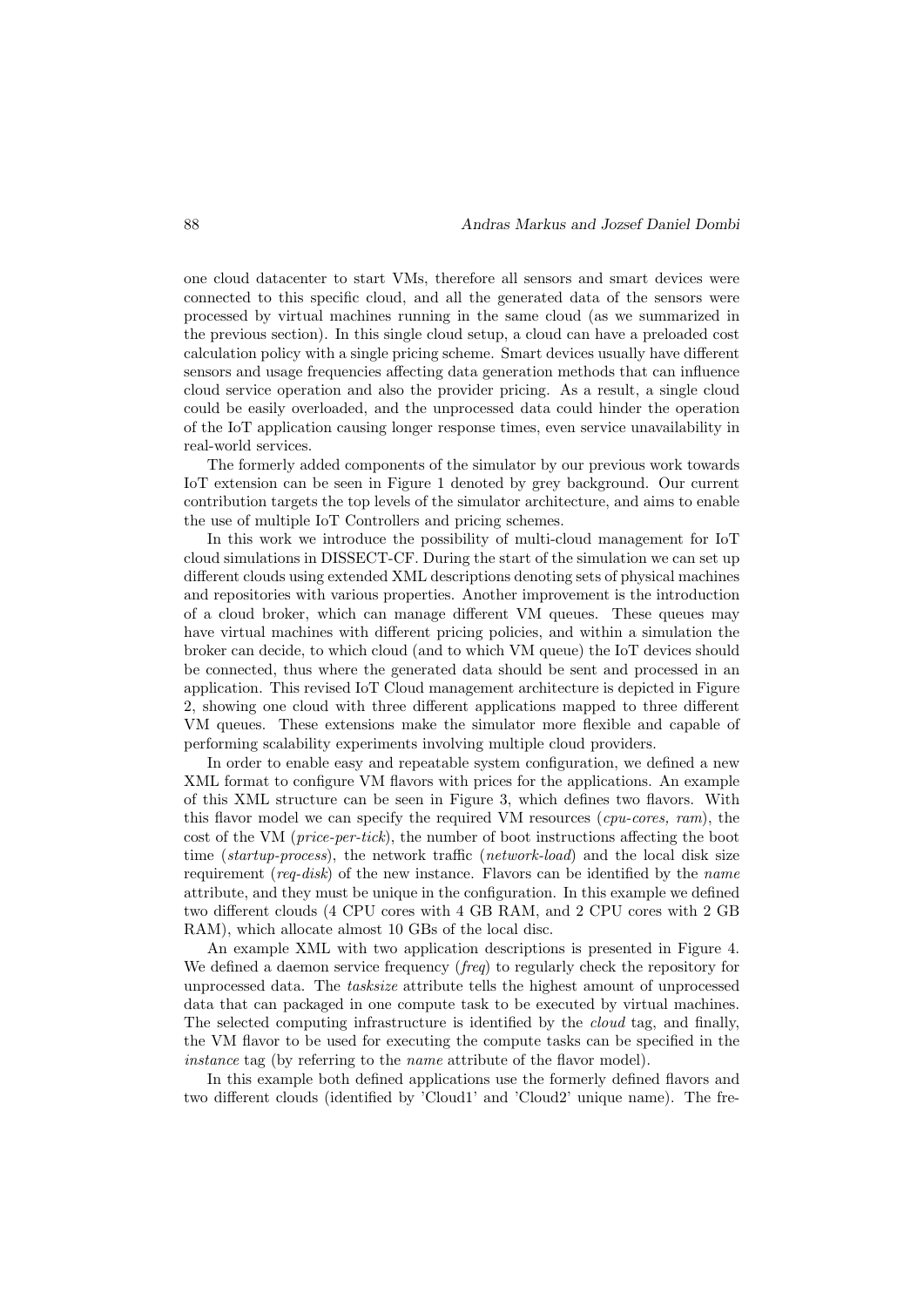```
<?xml version="1.0"?>
<flavors>
  <flavor name="amazon-large">
    <ram>4294967296</ram>
     <cpu-cores>4</cpu-cores>
     <price-per-tick>0.000015</price-per-tick>
     <core-processing-power>0.001</core-processing-power>
     <startup-process>100</startup-process>
     <network-load>0</network-load>
     <req-disk>10000000000</req-disk>
  </flavor>
   <flavor name="azure-small">
     <ram>2147483648</ram>
     <cpu-cores>2</cpu-cores>
     <price-per-tick>0.000001</price-per-tick>
     <core-processing-power>0.001</core-processing-power>
     <startup-process>100</startup-process>
     <network-load>0</network-load>
     <req-disk>10000000000</req-disk>
  </flavor>
</flavors>
```
Figure 3: Sample description using the flavor XML model

quency value defines that the daemon service should repeat the virtual machine handling functions (generate, shutdown and reboot the VM based on the actual load of unprocessed data) every 5 minutes.

In the IoT paradigm the sensors are passive entities of the systems, thus their performance is limited by the operation frequency (i.e., data generation, storing, transfer to the cloud), up-time and network connection. Usually, large amounts of sensor data are sent from the smart devices to cloud resources for further computation and analysis. Since resource consumption can be costly, IoT application owners can reduce their expenses by selecting a provider having a suitable pricing scheme.

In this paper we defined four different strategies to perform cloud provider selection (to be done during each IoT device (or sensor) start-up), which can be denoted by setting the strategy field of the XML description of each device participating in the simulation. The strategy for a smart device is defined in the device XML description format presented in Figure 5 with the strategy tag. Also the network settings (maxinbw, maxoutbw, diskbw) of the local repository (reposize) are set with data caching function (data-ratio). We can configure the life time of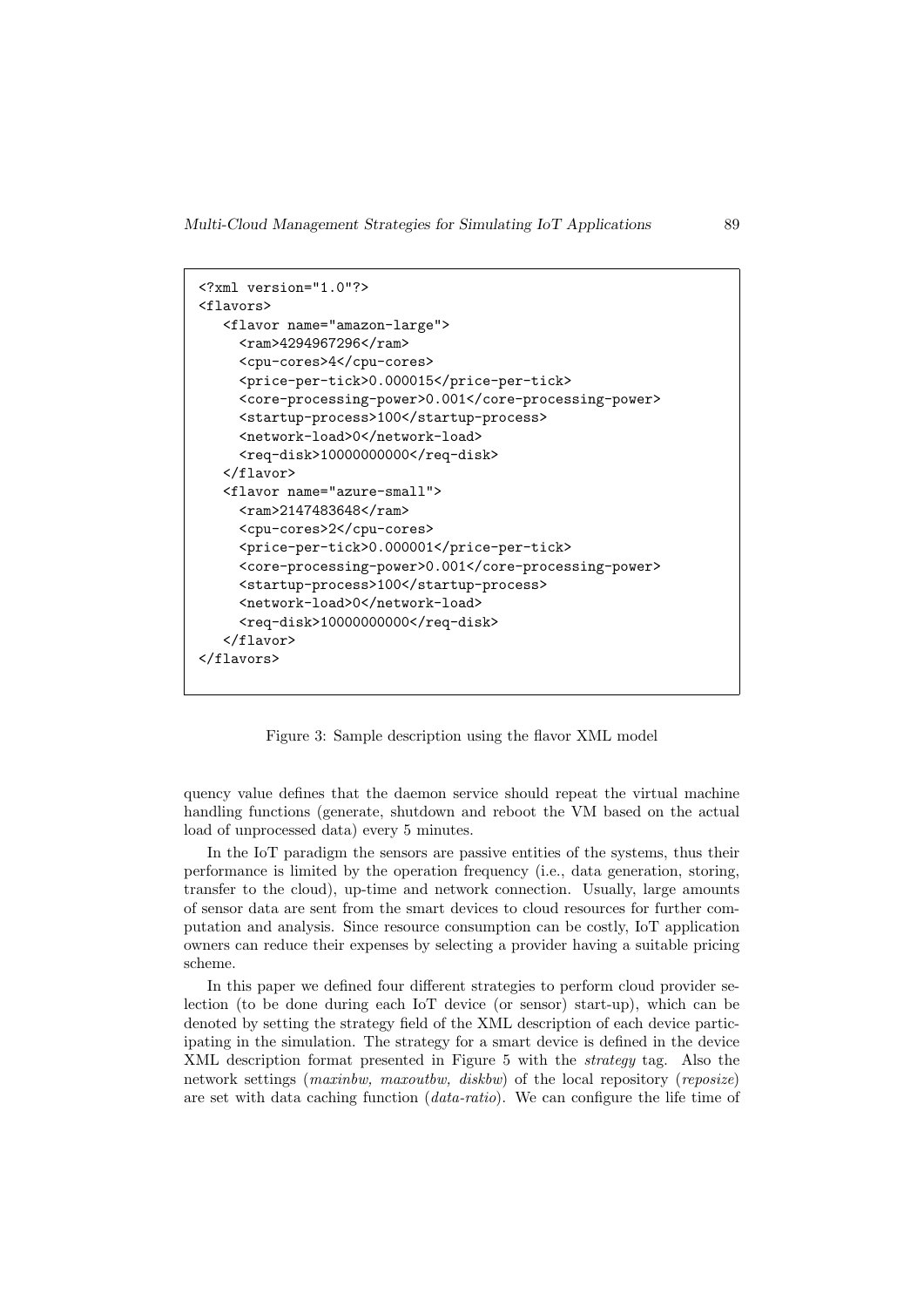```
<?xml version="1.0"?>
<applications>
   <application tasksize="2500000">
      <name>Weather-1</name>
      <freq>300000</freq>
      <cloud>cloud1</cloud>
      <instance>azure-small</instance>
   </application>
   <application tasksize="2500000">
      <name>Weather-2</name>
      <freq>400000</freq>
      <cloud>cloud2</cloud>
      <instance>amazon-large</instance>
   </application>
</applications>
```
Figure 4: Sample description using the application XML model

the device (starttime, stoptime), the number of sensors it has (sensor), the size of the generated data (filesize) and the generation and sending frequency (freq). The device settings can be applied for a group of devices using the number attribute. In this example (Figure 5) the configuration file defines 487 devices running for 6 hours and each device generates 50 bytes of data by its 8 sensors. Detailed XML samples and schemes can be found in [20].

We propose four different strategies for multi-cloud management: (i) random, (ii)  $cost-aware$ , (iii) runtime-aware and (iv) Pliant. In the next subsections we introduce these strategies.

## 4.1 Basic strategies

With the *random* strategy the cloud broker chooses one of the available applications running in the simulated clouds randomly for an actual IoT device (sensor or station).

The cost-aware strategy looks for the cheapest available VM in a cloud (based on their static pricing properties), thus it compares the prices of the required VM flavors for a given device. Its algorithm orders the VMs by their price-per-tick value. This solution may be more suitable for IoT applications having relatively small data processing needs or less susceptible for the processing time, because cloud providers usually offer lower resource capacities for less costs.

In the runtime-aware strategy, the corresponding algorithm ranks the available VMs (residing in different clouds) by a specific value defined by the ratio of the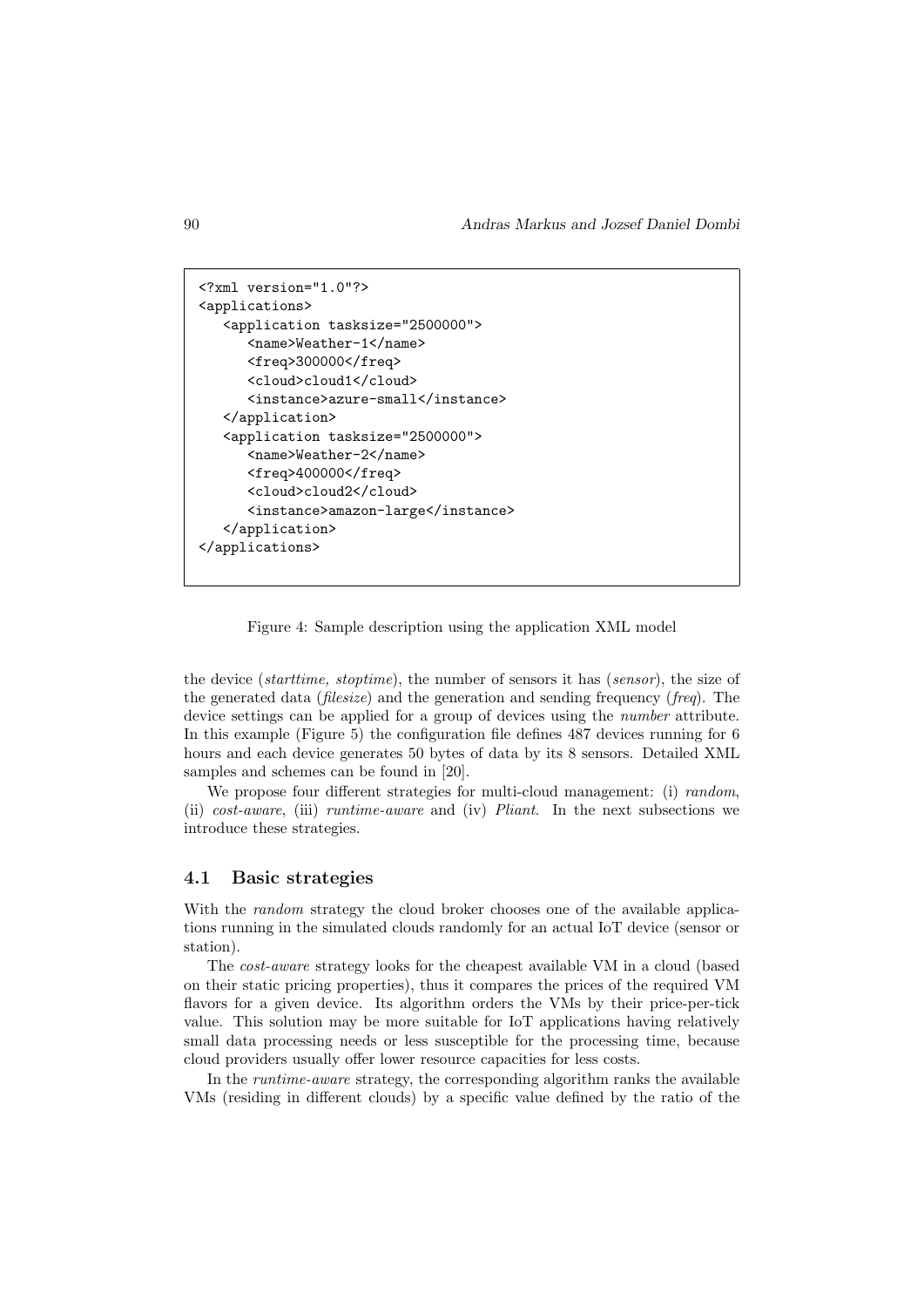```
<?xml version="1.0" encoding="UTF-8"?>
<devices>
   <device starttime="0" stoptime="21600000"
           number="487" filesize="50">
      <name>test1</name>
      <freq>60000</freq>
      <sensor>8</sensor>
      <maxinbw>1000</maxinbw>
      <maxoutbw>1000</maxoutbw>
      <diskbw>1000</diskbw>
      <reposize>60000</reposize>
      <data-ratio>1</data-ratio>
      <strategy>random</strategy>
   </device>
</devices>
```
Figure 5: Sample description using the device XML model

number of already connected devices and the number of the available physical machines of the hosting cloud. This is a dynamic strategy taking into account the actual load of the available clouds. Applications having longer data processing needs may prefer this strategy.

## 4.2 The Pliant strategy

Fuzzy sets were introduced in 1965 with the aim of reconciling mathematical modeling and human knowledge in the engineering sciences. Fuzzy logic means that we can not decide whether the value is true or not. The true lies between the true and false value. Fuzzy logic offers a very valuable flexibility for reasoning [17]. Most of the building blocks of the theory of fuzzy sets were proposed by Zadeh, especially fuzzy extensions of classical basic mathematical notions like logical connectives, rules, relations and quantifiers. Over the last century, fuzzy sets and fuzzy logic [16] have become more popular areas for research, and they are being applied in fields such as computer science, mathematics and engineering. This has led to a truly enormous literature, where there are presently over thirty thousand published papers dealing with fuzzy logic, and several hundreds books have appeared on the various facets of the theory and the methodology. However, there is not a single, superior fuzzy logic or fuzzy reasoning method available, although there are numerous competing theories.

The Pliant system is a kind of fuzzy theory that is similar to a fuzzy system [18]. The difference between the two systems lies in the choice of operators. In fuzzy theory the membership function plays an important role, but the exact definition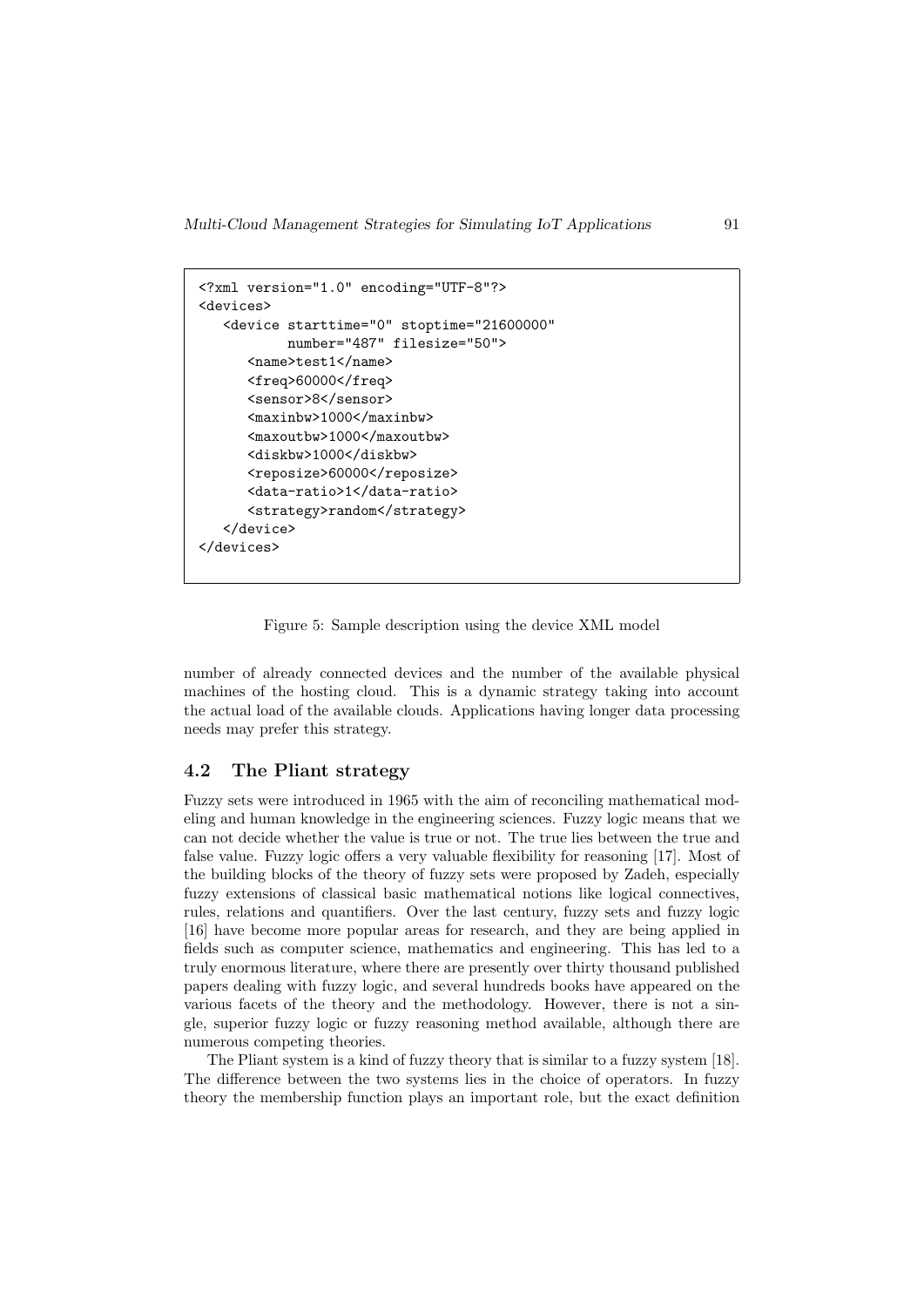of this function is often unclear. In Pliant systems we use a so-called distending function, which represents a soft inequality. In the Pliant system the various operators, which are called the conjunction, disjunction and aggregative operators, are closely related to each other. In the Pliant system we have a generator function and using this function we can create aggregation operator, conjunctive operator or disjunctive operator. In the Pliant systems the corresponding aggregative operators of the strict t-norm and strict t-conorm are equivalent, and DeMorgans law is obeyed with the corresponding strong negation of the strict t-norm or t-conorm.

The Pliant system has a strict, monotonously increasing t-norm and t-conorm, and the following expression is valid for the generator function:

$$
f_c(x)f_d(x) = 1,\t\t(1)
$$

where  $f_c(x)$  and  $f_d(x)$  are the generator functions for the conjunctive and disjunctive logical operators, respectively. This system is defined in the [0,1] interval.

The operators of the Pliant system are

$$
c(\mathbf{x}) = \frac{1}{1 + \left(\sum_{i=1}^{n} w_i \left(\frac{1 - x_i}{x_i}\right)^{\alpha}\right)^{1/\alpha}}
$$
(2)

$$
d(\mathbf{x}) = \frac{1}{1 + \left(\sum_{i=1}^{n} w_i \left(\frac{1 - x_i}{x_i}\right)^{-\alpha}\right)^{-1/\alpha}}
$$
(3)

$$
a_{\nu_{*}}(\mathbf{x}) = \frac{1}{1 + \left(\frac{1 - \nu_{*}}{\nu_{*}}\right) \prod_{i=1}^{n} \left(\frac{1 - x_{i}}{x_{i}} \frac{1 - \nu_{*}}{\nu_{*}}\right)^{w_{i}}}
$$
(4)

$$
n(x) = \frac{1}{1 + \left(\frac{1 - \nu_*}{\nu_*}\right)^2 \frac{x}{1 - x}},\tag{5}
$$

$$
\kappa_{\nu}^{(\lambda)}(x)=\frac{1}{1+\frac{1-\nu_0}{\nu_0}\left(\frac{\nu}{1-\nu}\frac{1-x}{x}\right)^\lambda}
$$

where  $\nu_* \in ]0,1[$ , with generator functions

$$
f_c(x) = \left(\frac{1-x}{x}\right)^\alpha \qquad f_d(x) = \left(\frac{1-x}{x}\right)^{-\alpha},\tag{6}
$$

where  $\alpha > 0$ .

The operators c, d and n fulfill the DeMorgan identity for all  $\nu$ , a and n fulfill the self-DeMorgan identity for all  $\nu$ , and the aggregative operator is distributive with the strict t-norm or t-conorm. The  $\nu$  value express the expected value of the given context. This means that if the given x value is greater than  $\nu$ , then the operators increase the value of x. The opposite is true when x is smaller than  $\nu$ .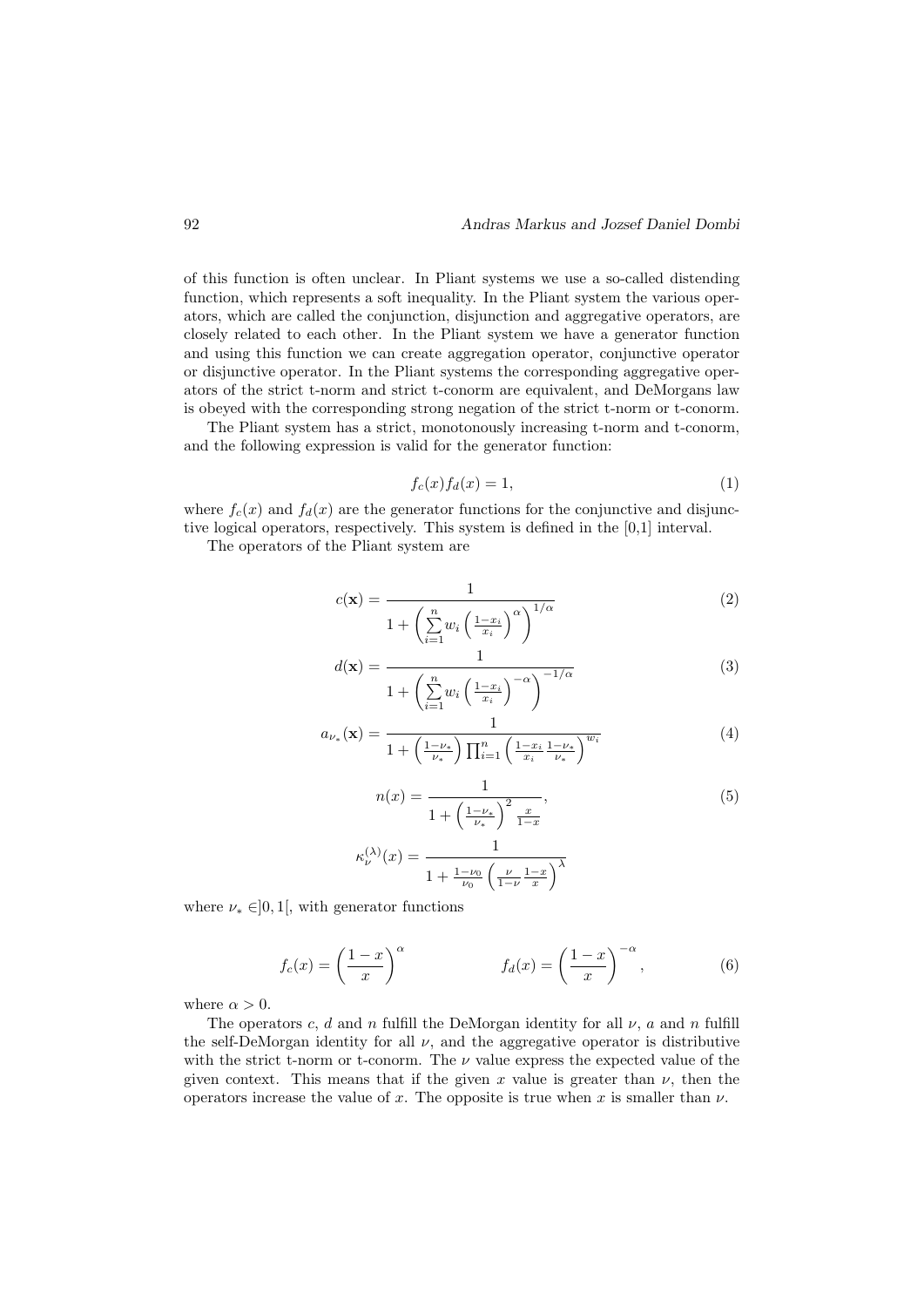| Parameter                 | Lambda      | Shift                          |
|---------------------------|-------------|--------------------------------|
| General VM cost           | $-1.0/96.0$ | 15                             |
| Cost of the application   | $-1.0$      | $(\text{maxPrice-minPrice})/2$ |
| Workload                  | $-1.0$      | maxWorkload                    |
| Number of VM              | $-1.0/8.0$  |                                |
| Number of stations        | $-0.125$    | sumStations/appSize            |
| Number of active stations | $-0.125$    | sumStation/activeStation       |
| VM memory size            | 1.0/256     | 350                            |
| VM CPU                    | 1.0/32      | 3                              |

Table 1: Normalization parameters

These algorithms calculate a score for each cloud using the environment properties. The calculation step includes a normalization step, where we apply the Sigmoid function. In the normalization step it should be mentioned that if the normalized value is close to one, it means it is a more valuable property, and if the normalized value is close to zero, it means it is a less prioritized property. For example, if the CPU utilization of the VM is high, the normalization algorithm should give a value close to zero.

In a previous work [19], we used the Pliant system approach to schedule applications to VMs in a cloud by minimizing energy consumption. There we experienced that uncertainty could be well tolerated with this approach, and better results can be achieved with this model than traditional approaches.

In this work we create a new algorithm that can predict, which cloud could be the best for managing a given IoT device. This algorithm is also based on the Pliant logic, therefore for each cloud (i.e. for each VM queue in a cloud) it calculates a score number. The first step of the algorithm is to normalize the data into the [0,1] interval. We apply a Sigmoid function for this purpose. We define the following properties for each cloud VM: general VM cost, current cost of application, workload, number of running VMs in the hosting cloud, number of devices that are already connected to a cloud, memory size and number of CPUs. In Table 1 we can see the exact values of the normalization functions.

After the normalization step we modify the normalized value to emphasize the importance of the result. This means that if the given  $x$  value is greater than our expectation  $(\nu)$  than we will increase the value of x. the opposite is true when the given x is smaller than  $\nu$ . To achieve this we will modify the normalized value by using the Kappa function shown in Figure 6 with  $\nu = 0.4$  and  $\lambda = 3.0$  parameters:

$$
\kappa_{\nu}^{\lambda}(x) = \frac{1}{1 + \left(\frac{\nu}{1 - \nu} \frac{1 - x}{x}\right)^{\lambda}}
$$
(7)

Finally, to calculate a cloud score number for the given application. For this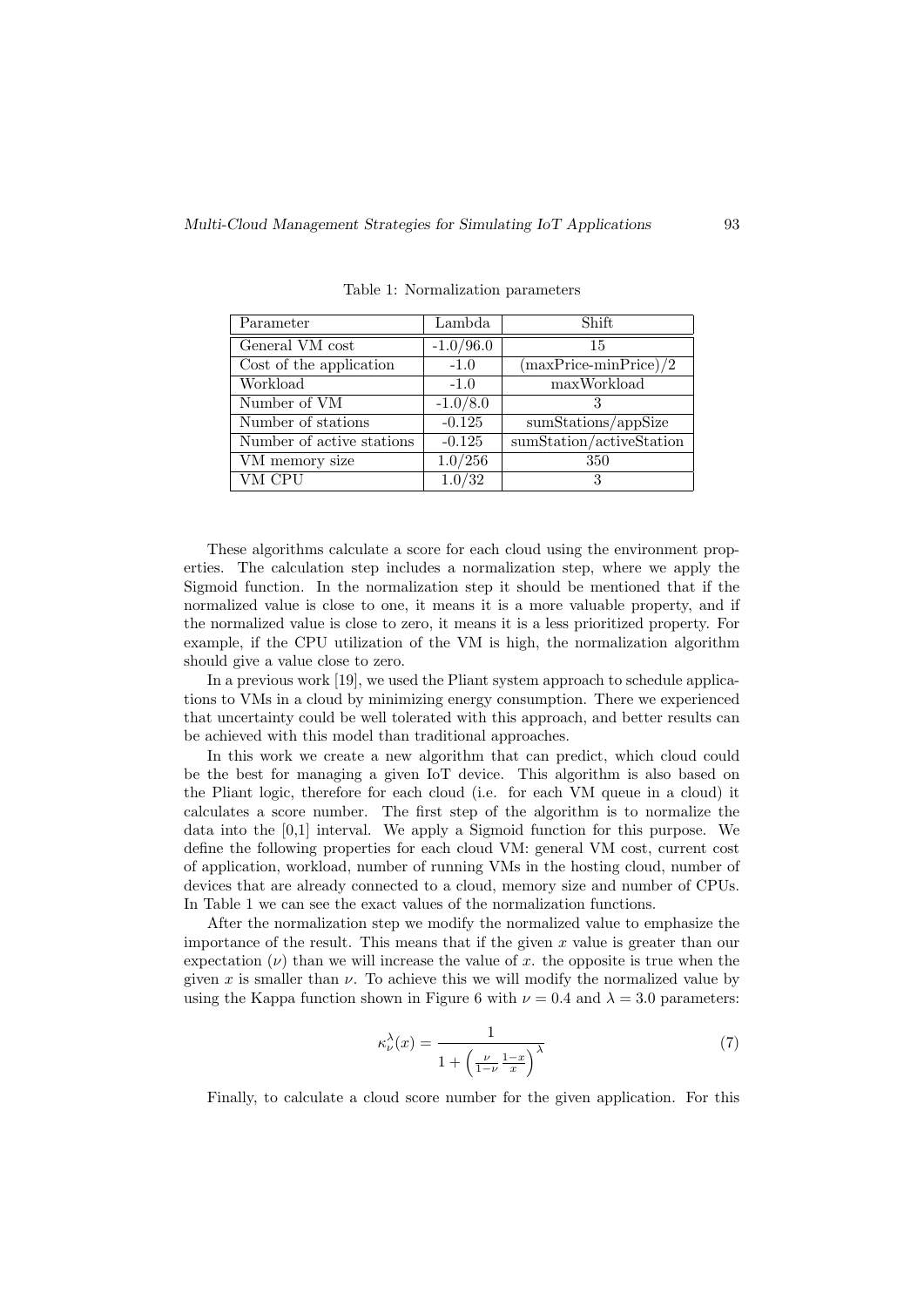

Figure 6: The Kappa function

manner we can use conjunction, disjunction or aggregation operator. The conjunctive operator is similar as the and operator. This means that if one of the value is small, then the result will be also small. The opposite is true for disjunctive operator, that is similar to or operator. If on of the value is large, the result will be also large. The aggregation operator lies between the disjunctive or conjunctive operator, that is why we use this operator:

$$
a_{\nu,\nu_0}(x_1,\cdots,x_n) = \frac{1}{1 + \frac{1-\nu_0}{\nu_0} \frac{\nu}{1-\nu} \prod_{i=1}^n \frac{1-x_i}{x_i}},\tag{8}
$$

where  $\nu$  is the neutral value and  $\nu_0$  is the threshold value of the corresponding negation. Here we don't want to threshold the result so both parameters have the same value 0.5. The result of the calculation is always a real number that lies in the [0,1] interval. So we calculate the score for all clouds (i.e. VM queues of clouds) to find which one is the most suitable for a given device.

## 5 Evaluation with weather forecasting scenarios

One of the earliest examples of sensor networks comes from the field of weather prediction, therefore we chose to model meteorological services based on available public information. Not only the managing architecture, but the generated sensor data is also modeled, which are in most cases: temperature, humidity, barometric pressure, rainfall and wind properties. In our model the weather conditions are regularly refreshed by the service websites in every 5 minutes, but the sensors are able to generate data in every minute, which needs caching not to overload the service. In this paper our proposed algorithms address the optimization of cloud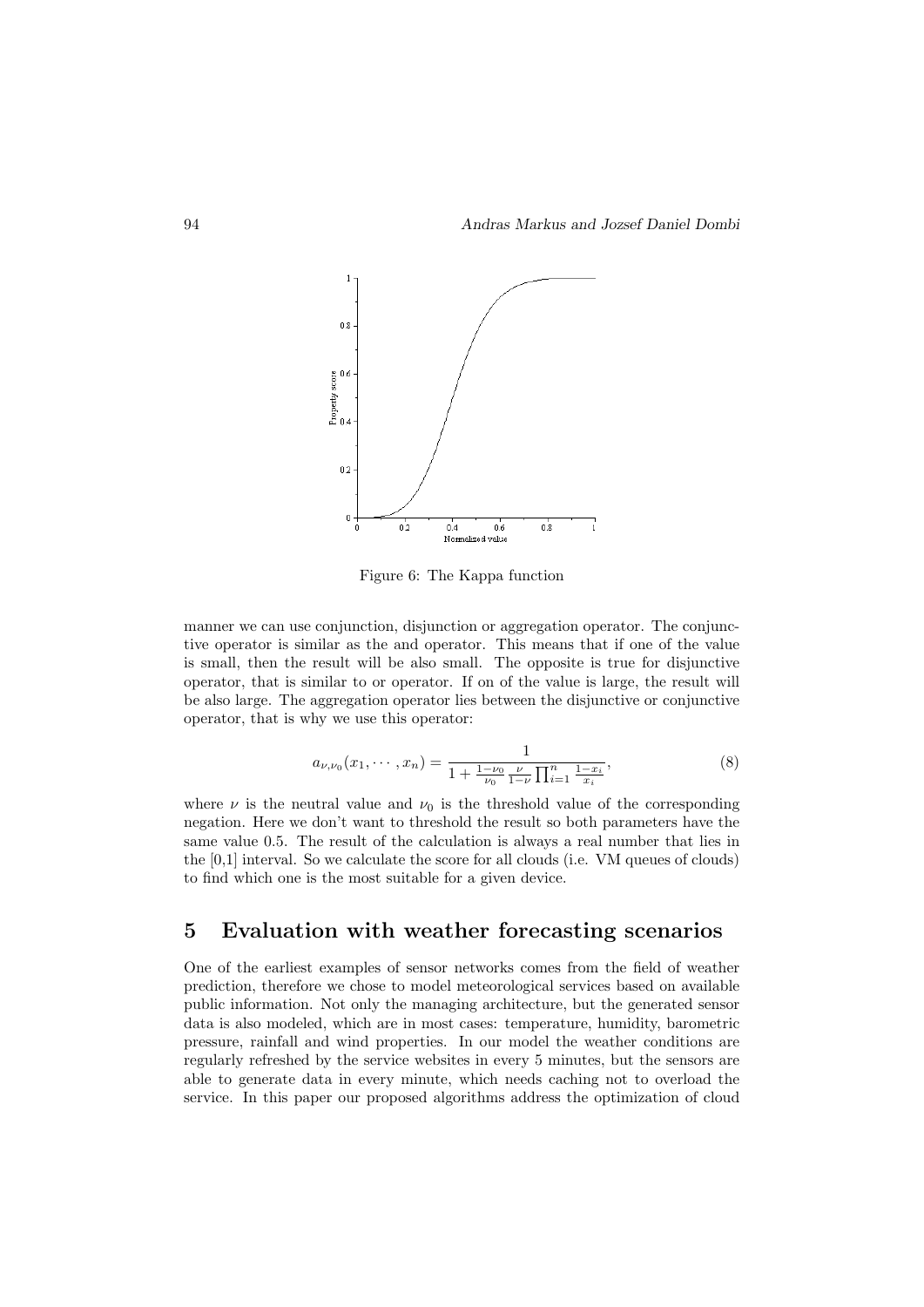| Cloud                |        | Bluemix |        |
|----------------------|--------|---------|--------|
| Flavor               | Small  | Medium  | Large  |
| Hourly price (Euro)  | 0.0378 | 0.149   | 0.295  |
| CPU (Cores)/RAM (GB) | 1/1    | 4/2     | 8/4    |
| Cloud                |        | Azure   |        |
| Flavor               | Small  | Medium  | Large  |
| Hourly price (Euro)  | 0.019  | 0.0579  | 0.297  |
| CPU (Cores)/RAM (GB) | 1/1.75 | 2/3.5   | 8/14   |
| Cloud                |        | Amazon  |        |
| Flavor               | Small  | Medium  | Large  |
| Hourly price (Euro)  | 0.0229 | 0.0415  | 0.3327 |
| CPU (Cores)/RAM (GB) | 1/2    | 2/4     | 8/32   |

Table 2: Detailed Bluemix, Azure and Amazon pricing-based private cloud configurations used in the evaluations

Table 3: Detailed multi-cloud configuration for the evaluations

| Cloud    | Physical machines                                     |
|----------|-------------------------------------------------------|
| $LPDS-1$ | 1 PM - 32 cores, 128 GB RAM                           |
|          | 4 PMs - 8 cores, 12 GB RAM                            |
| $LPDS-2$ | 1 PM - 64 cores, 128 GB RAM                           |
|          | 1 PMs - 48 cores, 128 GB RAM                          |
|          | 1 PMs - 32 cores, 128 GB RAM                          |
|          | 9 PMs - 8 cores, 12 GB RAM                            |
| LPDS-3   | $2$ PM - $64$ cores, $128$ GB $\overline{\text{RAM}}$ |
|          | 2 PMs - 48 cores, 128 GB RAM                          |
|          | 2 PMs - 32 cores, 128 GB RAM                          |
|          | 18 PMs - 8 cores, 12 GB RAM                           |

side costs with enhanced allocation of the stations (i.e. devices). Which means we can define more cloud providers with their own pricing schemes, but we use only one IoT provider (therefore the IoT side cost cannot be optimized).

## 5.1 Scenario  $N^o1$

In the first scenario we chose to model the crowd-sourced meteorological service of Hungary called Idokep.hu [21]. In this scenario we aimed to model its real-world operation: all stations have 8 sensors (represented by a device in our model), the message size of the sensors can be set up to 0.05 KBs, and the sensors generate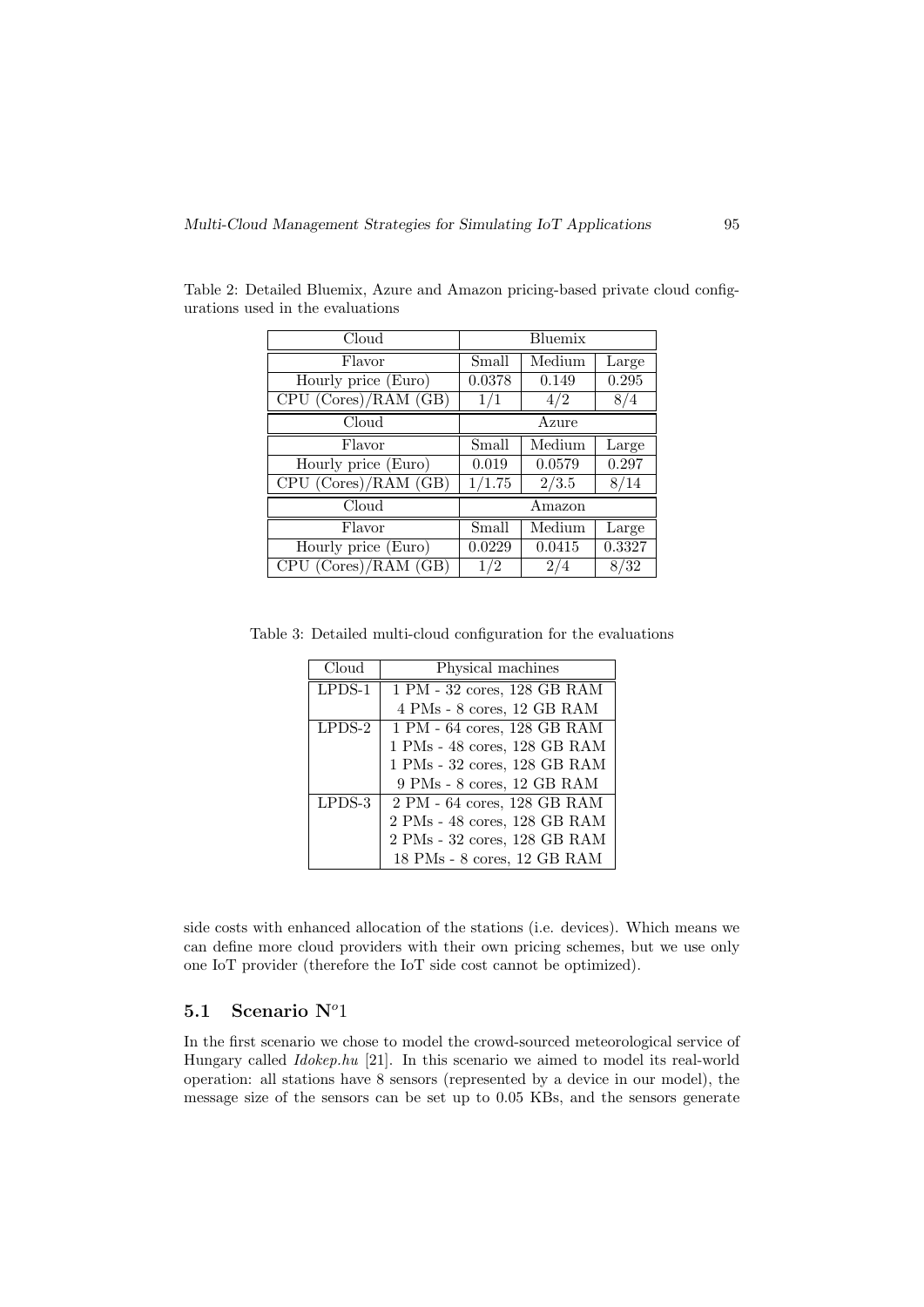| <b>Strategies</b>     | $\cos t$ -aware  | Random | $\overline{\text{R}}$ untime-Aware | Pliant |
|-----------------------|------------------|--------|------------------------------------|--------|
| App-1 $cost$          | 0                | 1.119  | 1.119                              | 1.119  |
| App-2 $cost$          | $\left( \right)$ | 2.027  | 2.027                              | 2.027  |
| App- $3 \text{ cost}$ | $\Omega$         | 16.167 | 16.223                             | 16.223 |
| App-4 $cost$          | 0                | 1.842  | 1.842                              | 1.842  |
| App- $5 \text{ cost}$ | $\theta$         | 7.300  | 7.300                              | 7.300  |
| App- $6 \text{ cost}$ | $\Omega$         | 14.426 | 14.426                             | 14.426 |
| App- $7 \text{ cost}$ | 1.769            | 0.974  | 0.972                              | 0.974  |
| App- $8 \text{ cost}$ |                  | 2.827  | 2.822                              | 2.827  |
| App- $9$ cost         | 0                | 14.478 | 14.454                             | 14.478 |
| Total cost (Euro)     | 1.769            | 61.164 | 61.188                             | 61.219 |
| No. of used VMs       | 5                | 9      | 9                                  | 9      |
| Total tasks           | 227              | 2619   | 2616                               | 2619   |
| Timeout (min)         | 1.76             | 4.01   | 4.05                               | 2.06   |

Table 4: Evaluation results of the scenario  $N^o1$ 

data in every minute. The start-up period of the stations were selected randomly between 0 and 20 min. In order to exemplify the usage of different cloud selection strategies, we defined periodic start-up and shut-down dates for certain stations (e.g. to represent malfunctions or failures). We simulate a whole day of operation (from  $0:00$  a.m. to  $24:00$  a.m.), and we start the simulation by setting up  $200$ stations at  $0:00$  a.m. At  $2:00$  a.m. we start 100 more, and at  $10:00$  a.m. 200 more to scale the total number of operated stations up to 500. At 2.00 p.m. we shut down 200 stations to scale down the number of running station to 300 by 10 p.m. At the end of the day the total number of running stations return to 200. This means the total number of operated meteorological stations in this scenario are 500 (which denotes a relatively small scale, nation-wide system).

With these station management timings we run four different test cases: (i) all stations use the random strategy, (ii) all stations use the cost-aware strategy, then (iii) all stations use the runtime-aware strategy. Finally, (iv) we used the Pliant strategy in the last experiment. For this evaluation we configured three clouds based on the LPDS-1 cloud description from Table 3, and every cloud can run application instances (to execute compute tasks) in three VM flavors defined in Table 2 (that makes 9 possible application instances in total).

We executed the formerly defined scenario with the four test cases. The results of the experiments can be seen in Table 4. After executing this scenario the applications processed 173.75 MBs of data. The so-called timeout parameter denotes how much time it took for the application to terminate (i.e. to perform all remaining data processing operations) after the last station stopped working (at 24:00 a.m.). As we can see from these results, the cheapest solution is the cost-aware strategy (1.769 Euros) with these simulation parameters, it also has the shortest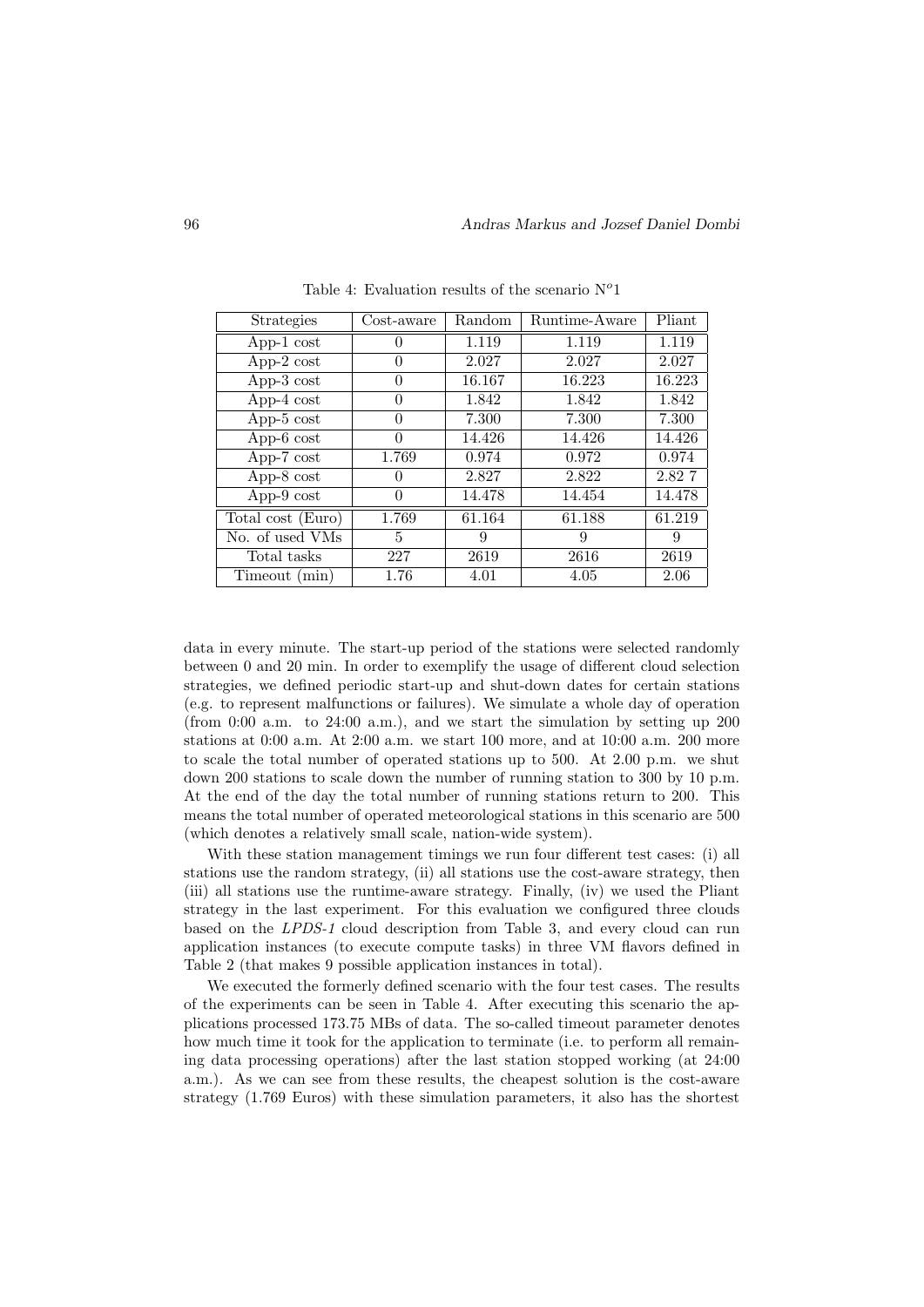

Figure 7: Timeline comparing task allocations of pliant and cost-aware strategies in Scenario  $N^o1$ 

timeout (1.76 minutes) and it utilized the least virtual machines. This strategy only used 5 instances of the cheapest VM while the other strategies used 1 VM instance in every running application. Since the stronger virtual machines (having higher costs) processed the tasks faster than the weaker ones (as expected), they had to generate tasks more frequently. In general, choosing the cheapest VM for an application may result in serious delay in real time systems, but in this case our simulated system can operate with weaker resources in real time due to the small amount of sensor data to be processed. The beginning of the simulation there is no virtual machine running, which can serve any task execution request, thus each simulation has to wait at most 5 minutes to deploy one and allocate tasks, which means all timeout values of the strategies are acceptable.

The random, runtime-aware and Pliant strategies use unnecessarily more expensive virtual machines, which results in more than 60 Euros of cost in every case, but we can see the advantage of the pliant strategy: it tries to minimize the timeout value. In this case, it achieved a timeout of 2.06 minutes, which is the second best result. It shows that our Pliant strategy focused more on execution time reduction than cost savings.

Figure 7 shows the allocated tasks of an application running in the simulation with the pliant and cost-aware strategies for the first 12 hours. Every box denotes a different task and boxes having the same color were processed by the same virtual machine. The lengths of the tasks refers to their execution time. We can see that the tasks of the cost-aware strategy processed relatively medium amount of data resulting in many, not too narrow boxes on the timeline. In case the amount of unprocessed data was growing, the system started to scale up the number of utilized virtual machines. Meanwhile the pliant strategy worked with stronger and faster virtual machines, which resulted also in many tasks with small amount of data, but using only the same, best fit VM. This explains the difference between the number of total tasks of these strategies. Next we investigate a scenario of a higher scale.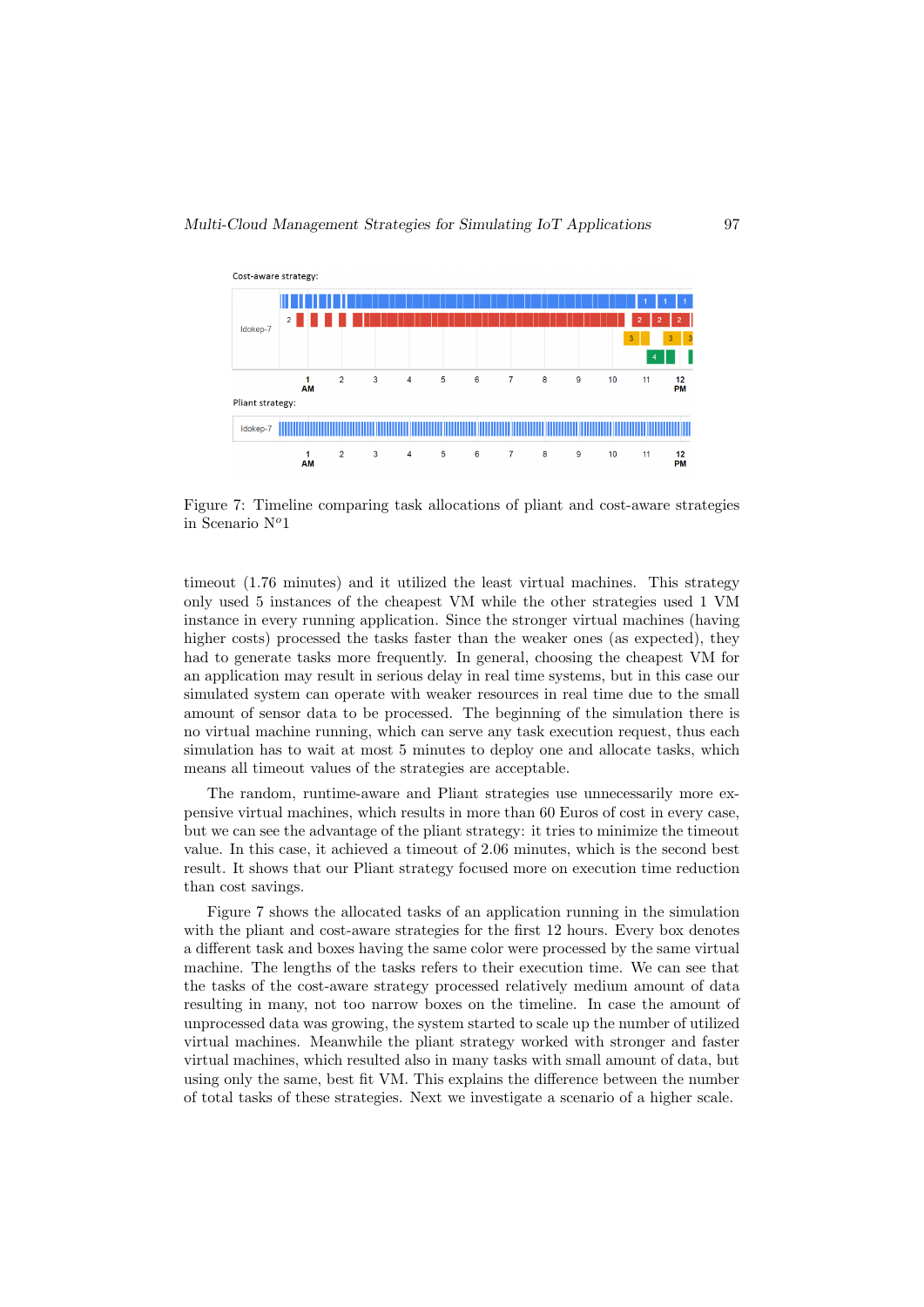| <b>Strategies</b>     | Cost-aware | Random | Runtime-Aware | Pliant |
|-----------------------|------------|--------|---------------|--------|
| App-1 $cost$          |            | 3.563  | 3.544         | 3.542  |
| App- $2 \text{ cost}$ | 0          | 3.745  | 3.707         | 3.721  |
| App- $3 \text{ cost}$ | 0          | 12.396 | 12.451        | 12.451 |
| App-4 $cost$          | 0          | 5.799  | 5.796         | 5.783  |
| App- $5 \text{ cost}$ | 0          | 9.384  | 8.324         | 8.748  |
| App- $6 \cos t$       | O          | 12.157 | 12.132        | 12.034 |
| App- $7 \text{ cost}$ | 26.419     | 3.061  | 3.063         | 3.090  |
| App-8 cost            |            | 5.156  | 5.243         | 5.166  |
| $App-9 cost$          | 0          | 11.261 | 11.187        | 11.112 |
| Total cost (Euro)     | 26.419     | 66.527 | 65.451        | 65.651 |
| No. of used VMs       | 109        | 180    | 170           | 173    |
| Total tasks           | 1722       | 1830   | 1819          | 1838   |
| Timeout (min)         | 631        | 86     | 86            | 71     |

Table 5: Evaluation results of the scenario  $N^o2$ 

#### 5.2 Scenario  $N^o2$

In the second scenario we aimed to simulate a larger, world-wide system. An international meteorological service called OpenWeatherMap [22] is operated by the Openweather IT company [23], which was established in 2014 by a group of experts in Big Data and image processing. As their website suggests, they manage over 40000 meteorological stations all over the world. Our goal with this scenario is to investigate how IoT applications behave in such large-scale environments. Similarly to the first scenario, we used three clouds configured with Amazon, Azure and IBM Bluemix cloud provider pricing defined in Table 2, but we modified the physical parameters of the simulated private clouds (to be able to cope with the higher number of stations) as defined by *LPDS-2* in Table 3. The number of running weather stations has been increased to 40000, each of them works with 8 sensors and generate 50 bytes of data every minute. We run this scenario to simulate 6 working hours. In the beginning we started 10000 stations, then we added 10000 stations more in the next hours to reach 40000 stations by the fourth hour.

The results of the second scenario is shown in Table 5. After executing this scenario the applications processed 4.008 GBs of data. In the previous scenario the cost-aware strategy was good choice both cost and runtime, but problems may occur for systems with higher scale. In this case the cheapest schedule was provided by the cost-aware strategy with 26.419 Euros, but it had 631 minutes (∼10.51 hours) timeout, which is almost twice longer than the simulated working time (i.e. 6 hours). For applications which are not sensitive to low latency, the cost-aware strategy can be still an acceptable opportunity to decrease costs, but for time-dependent applications (e.g. smart systems, weather forecasting systems) other strategies are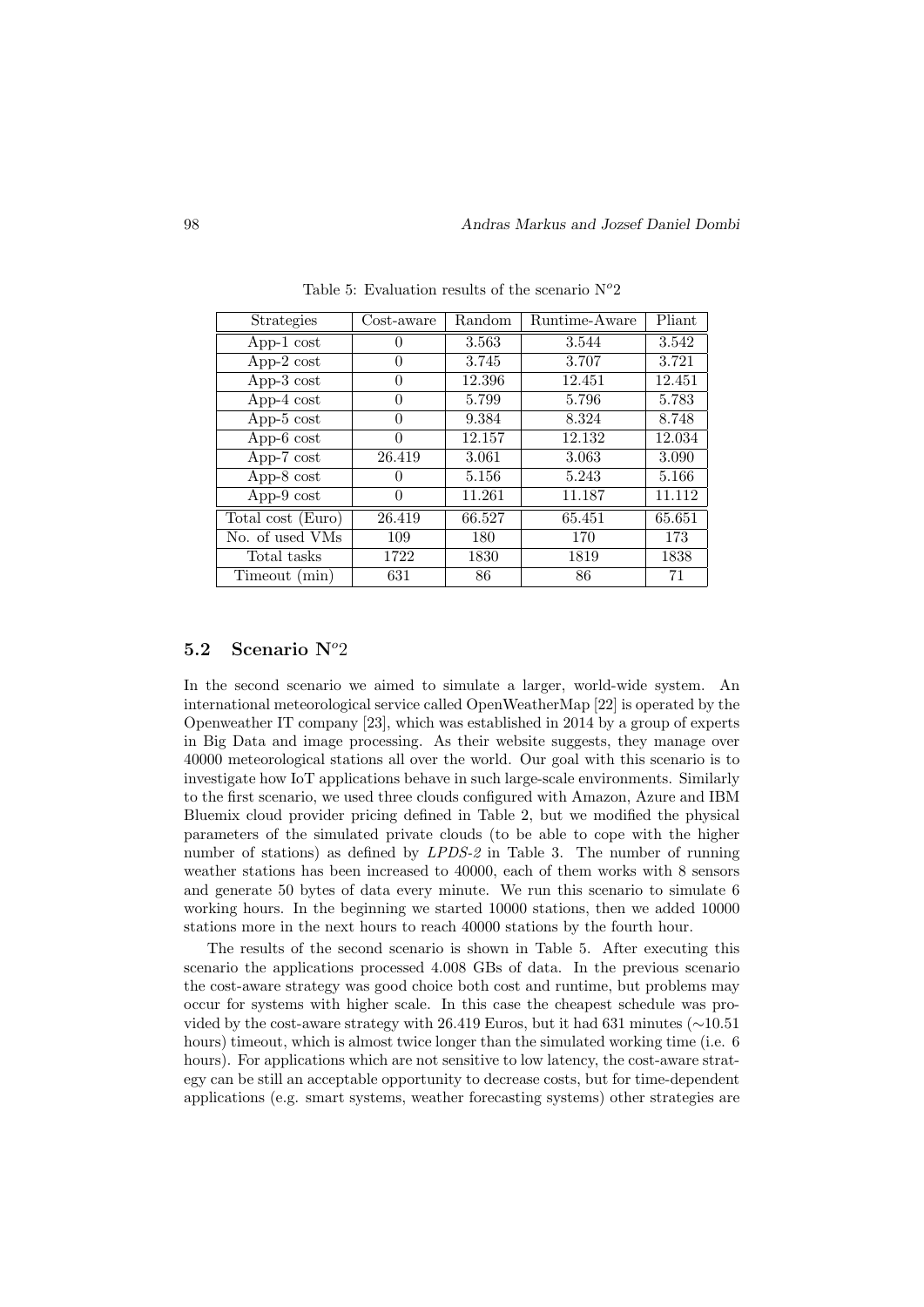| Strategies            | Cost-aware | Random | Runtime-Aware | Pliant |
|-----------------------|------------|--------|---------------|--------|
| App-1 $cost$          | 0          | 3.512  | 3.552         | 3.552  |
| App-2 $cost$          | $\theta$   | 3.724  | 3.731         | 3.804  |
| App- $3 \text{ cost}$ | 0          | 13.283 | 12.479        | 12.451 |
| App-4 $cost$          | $\Omega$   | 6.233  | 5.830         | 5.824  |
| App- $5 \text{ cost}$ | $\theta$   | 9.197  | 8.523         | 8.386  |
| App- $6 \text{ cost}$ | 0          | 12.428 | 12.157        | 11.960 |
| App- $7 \text{ cost}$ | 26.489     | 3.085  | 3.071         | 3.070  |
| App- $8 \text{ cost}$ |            | 5.224  | 5.185         | 5.195  |
| App- $9$ cost         | $\Omega$   | 11.904 | 12.251        | 12.152 |
| Total cost (Euro)     | 26.489     | 66.429 | 66.784        | 66.397 |
| Used VMs              | 172        | 183    | 184           | 185    |
| Total tasks           | 1722       | 1905   | 1889          | 1893   |
| Timeout (min)         | 526        | 36     | 36            | 36     |

Table 6: Evaluation results of the scenario  $N^o3$ 

needed. Nevertheless, the cost-aware strategy utilized the lowest number of VMs, too. The random and the runtime-aware strategies have the same timeout (with 86 minutes), but the runtime-aware approach operated with less virtual machines (with 10 VMs) and saved around one Euro compared to the random one. The pliant strategy was even better with almost the same price, since it reached the most favorable timeout (with 71 minutes).

## 5.3 Scenario  $N^{\circ}3$

In the third scenario we configured our private cloud to be the strongest, having twice as many resources as in the second scenario (detailed in the LPDS-3 parameter setup of Table 3), while the rest of the configuration (the applications and the stations) remained untouched, thus the final amount of generated (and processed) data was the same as in the previous scenario.

Table 6 shows the results of the third scenario. With the increased physical resources the running time have decreased, but the cost-aware strategy still required 526 minutes (∼8.76 hours) timeout, after the last station stopped working.

If we take a look at the figures, we can see that most strategies benefited from the stronger clouds: they all managed to reduce the timeout significantly. The cost-aware strategy remained the cheapest one, but the number of used virtual machines increased the most against the other strategies compared with the second scenario. The amount of unprocessed data grew faster, than the number of available virtual machines, thus when the application operated with the maximum number of stations the stronger resources could provide more virtual machines to reduce timeout. Comparing the other three strategies, it shows minimal deviation in the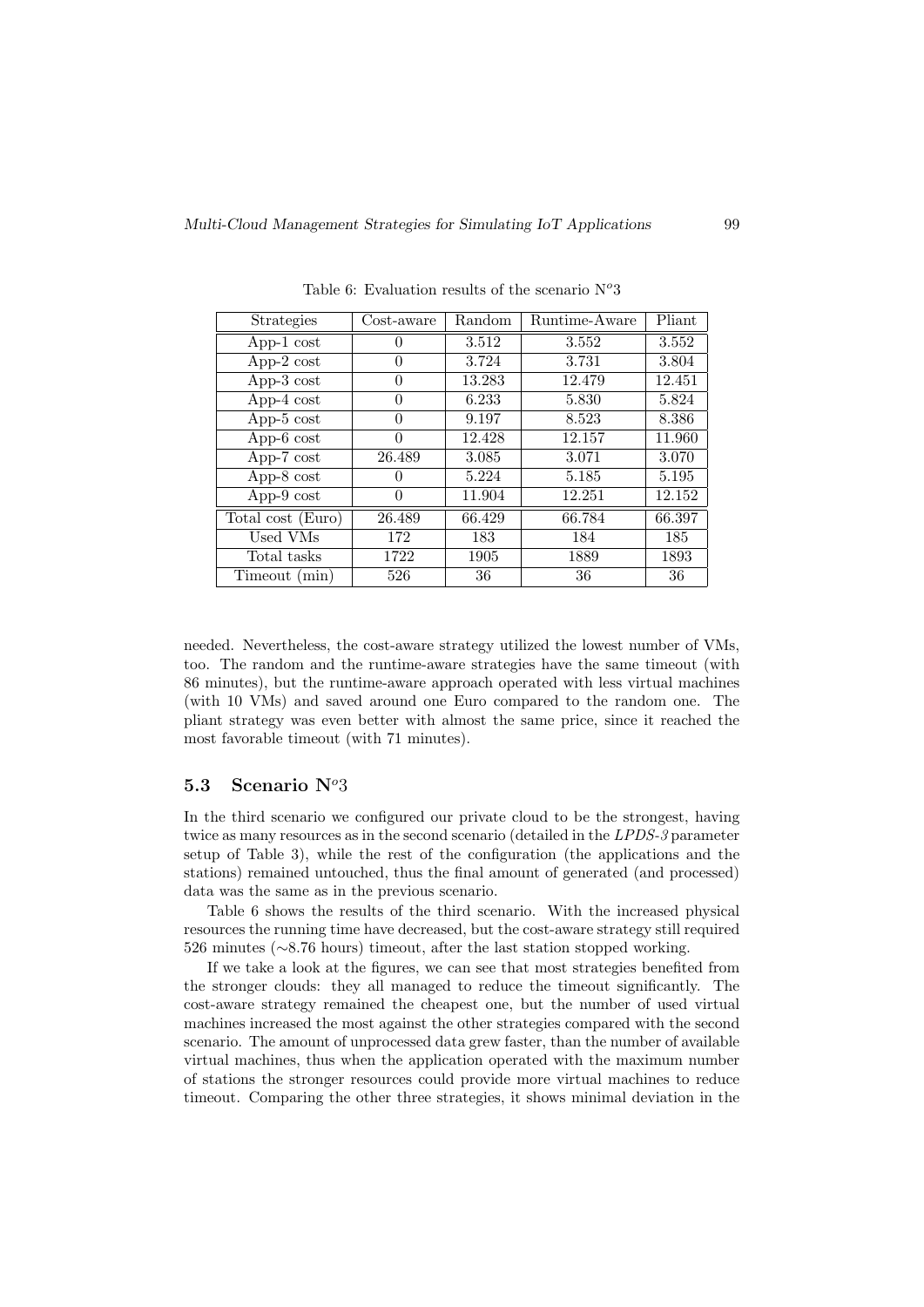| <b>Strategies</b> | Cost-aware | Runtime-Aware | Pliant |
|-------------------|------------|---------------|--------|
| Total cost (Euro) | 10.442     | 41.765        | 38.84  |
| Used VMs          |            | 51            | 51     |
| Total tasks       | 685        | 1384          | 1242   |
| Timeout (min)     |            | 31            | 24.9   |

Table 7: Evaluation results of the scenario  $N^o4$ 

used virtual machines or the costs. The pliant approach uses the most virtual machines (185), but it was the cheapest with 66.397 Euros, but all strategies has the same timeout value with 36 minutes. This means that by increasing the number of resources, the strategies behave differently.

## 5.4 Scenario  $N^o4$

In the previous scenarios the station allocation strategies had to choose only 2-4 times to select VM-queues for the applications processing sensor data of the stations. One of advantages of the pliant approach is that it is able to take into account more features of the underlying systems, but for this strategy these scenarios were too static, having only a small number of decision points. Thus in the last, fourth scenario we defined a more dynamic scenario, where we managed 11500 stations in the following way. Every half an hour, 500 stations were started to operate and the whole simulation run for 12 hours. The pliant algorithm had to decide more often than in the former cases. Our aim with this scenario is to prove that this sophisticated algorithm is able to decrease both the costs and the runtime at the same time. The results can be seen in Figure 7. The processed data for the whole experiment is 1.54 GBs. For this scenario we used a different cloud setup as well. We configured three clouds based on the LPDS-1, LPDS-2 and LPDS-3 cloud description of Table 3, respectively.

As expected the cheapest solution is the Cost-aware algorithm with 10.442 Euros, which also has the highest timeout with 41 minutes. This strategy used the highest number of virtual machines, which is also a disadvantage, if the cloud provider calculates the cost based on the number of VMs. Comparing the other strategies (here we neglected the random approach), the pliant and the runtimeaware strategies used the same number of virtual machines, but the Pliant algorithm managed to reduce both the cost and the runtime most effectively.

# 6 Conclusion

Cloud Computing solutions act as supporting services for the IoT world. Applications in this newly emerged field are continuously growing, and further research is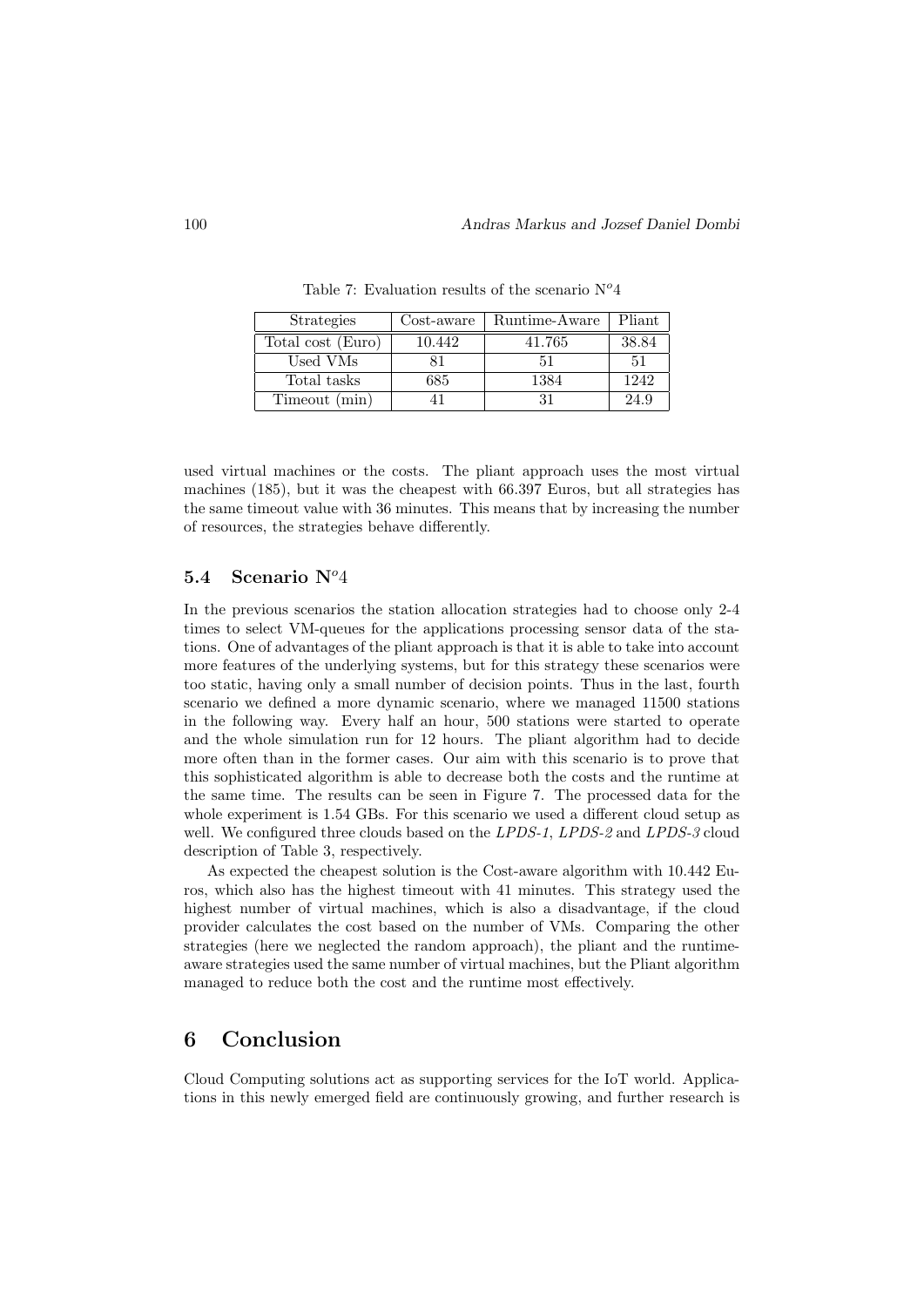still needed to resolve open issues, to optimize system management and to reduce utilization costs for both providers and end-users.

In this paper we introduced four cloud selection strategies aimed to reduce IoT application execution time and usage costs. We evaluated these strategies through scenarios derived from a real-life weather forecasting service. The results have shown that we can achieve significant cost savings or makespan reduction in multi-cloud systems by using one of our proposed strategies.

Our investigations showed that if the components of IoT-Cloud systems (including sensors, smart devices and virtual resources) change often, a static scheduling and placement algorithm (ignoring the actual load, the type of virtual machines and the number of physical resources) can provide increased latencies and costs. Our presented a dynamic approach based on the Pliant method can adapt to the actual state of the underlying, possibly multi-cloud systems, therefore it can find better placement of devices resulting in lower costs and response times.

Our future work will address IoT scenarios from other smart domains (e.g. smart farming), as well as the modeling of additional sensor and device types. We also plan to extend our cloud selections algorithms to minimize IoT side costs, and to introduce energy-aware algorithms for smart device management. We also plan to perform experiments with models of recent infrastructures (e.g. Agrodat [25], MTA Cloud [26] or the Cloud for Education [27]).

The presented scenarios and the source code of the IoT extended DISSECT-CF with the mentioned XML description formats and the XML Schema Document files are available at [20].

# 7 Acknowledgement

This work was supported by the Hungarian Government under the grant number EFOP-3.6.1-16-2016-00008.

# References

- [1] A. Botta, W. de Donato, V. Persico, and A. Pescape. Integration of Cloud computing and Internet of Things. Future Gener. Comput. Syst. 56, pp. 684- 700, 2016.
- [2] G. Kecskemeti. DISSECT-CF: A simulator to foster energy-aware scheduling in infrastructure clouds. Simul. Model. Pract. Theory, 58P2, 2015.
- [3] A. Markus, A. Kertesz, G. Kecskemeti. Cost-aware iot extension of dissect-cf. Future Internet, 9(3), 2017.
- [4] A. Kertesz. Characterizing cloud federation approaches. In: Cloud computing: challenges, limitations and R&D solutions. Computer communications and networks. Springer, Cham, pp. 277-296, 2014.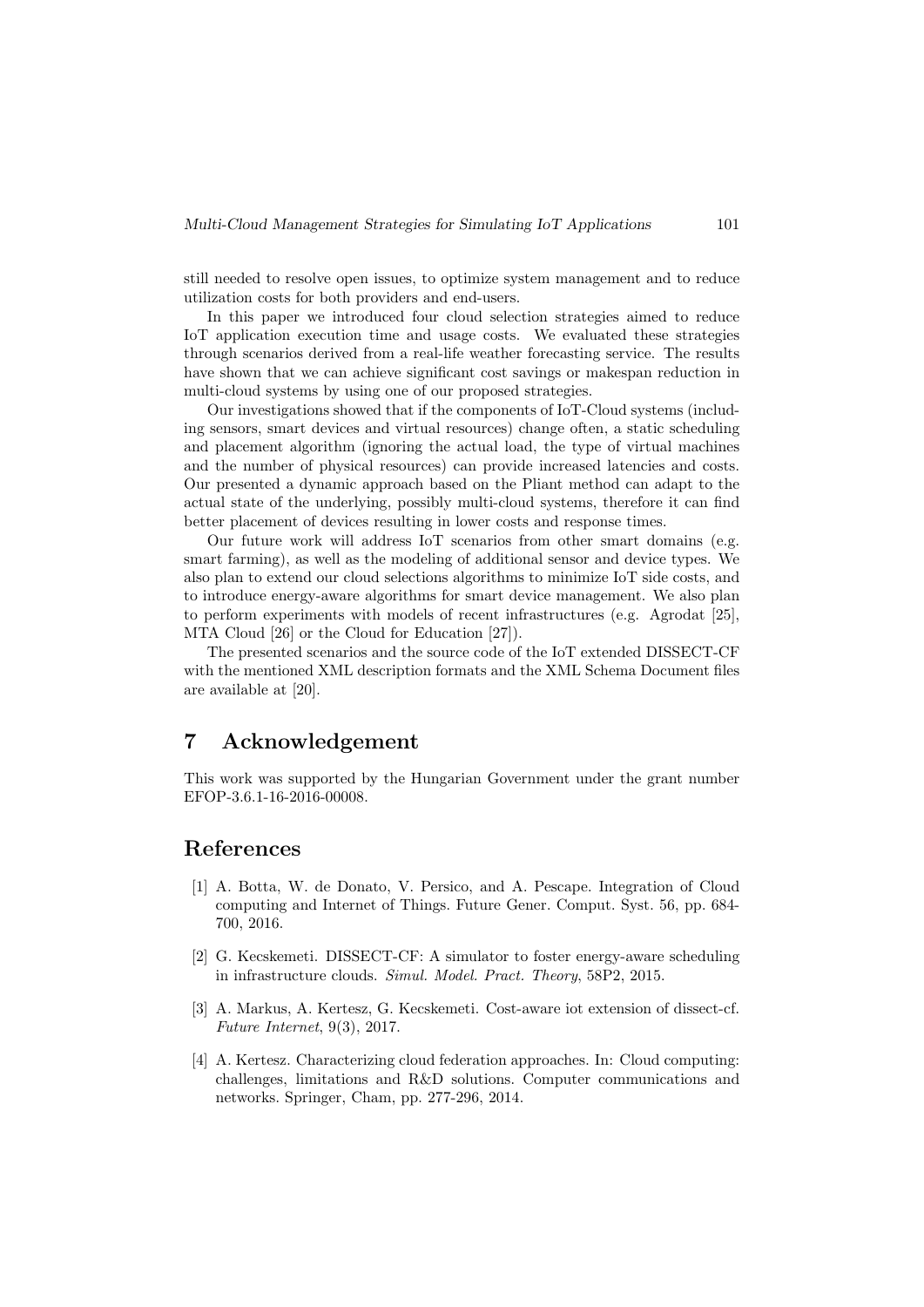- [5] G. Gultekin Varkonyi, Sz. Varadi, A. Kertesz. Legal Aspects of Operating IoT Applications in the Fog. In: Fog and Edge Computing: Principles and Paradigms. John Wiley & Sons, Hoboken, pp. 411-432, 2019.
- [6] Calheiros, R.N.; Ranjan, R.; Beloglazov, A.; De Rose, C.A.; Buyya, R. CloudSim: a toolkit for modeling and simulation of cloud computing environments and evaluation of resource provisioning algorithms. Software: Practice and Experience, 41, 23–50, 2011.
- [7] Khan, A.M.; Navarro, L.; Sharifi, L.; Veiga, L. Clouds of small things: Provisioning infrastructure-as-a-service from within community networks. Wireless and Mobile Computing, Networking and Communications (WiMob), 2013 IEEE 9th International Conference on. IEEE, pp. 16–21, 2013.
- [8] H. Gupta, A. V. Dastjerdi, S. K. Ghosh, R. Buyya. iFogSim: A toolkit for modeling and simulation of resource management techniques in the Internet of Things, Edge and Fog computing environments. Softw. Pract. Exper. 47:12751296, 2017.
- [9] Sotiriadis, S.; Bessis, N.; Asimakopoulou, E.; Mustafee, N. Towards simulating the Internet of Things. 28th International Conference on Advanced Information Networking and Applications Workshops (WAINA), pp. 444–448, 2014.
- [10] Sotiriadis, S.; Bessis, N.; Antonopoulos, N.; Anjum, A. SimIC: Designing a new Inter-Cloud Simulation platform for integrating large-scale resource management. IEEE 27th International Conference on Advanced Information Networking and Applications (AINA), pp. 90–97, 2013.
- [11] Moschakis, I.A.; Karatza, H.D. Towards scheduling for Internet-of-Things applications on clouds: a simulated annealing approach. Concurrency and Computation: Practice and Experience, 27, 1886–1899, 2015.
- [12] Silva, I.; Leandro, R.; Macedo, D.; Guedes, L.A. A dependability evaluation tool for the Internet of Things. Computers & Electrical Engineering, 39, 2005– 2018, 2013.
- [13] Zeng, X.; Garg, S.K.; Strazdins, P.; Jayaraman, P.P.; Georgakopoulos, D.; Ranjan, R. IOTSim: A simulator for analysing IoT applications. Journal of Systems Arch., 2016.
- [14] A. Kertesz, T. Pflanzner, T. Gyimothy. A Mobile IoT Device Simulator for IoT-Fog-Cloud Systems. Journal of Grid Computing, 2018. 10.1007/s10723- 018-9468-9.
- [15] T. Pflanzner, A. Kertesz. A Taxonomy and Survey of IoT Cloud Applications. EAI Endorsed Transactions on Internet of Things, 2018.
- [16] J. Dombi. A general class of fuzzy operators, the de morgan class of fuzzy operators and fuzziness measures induced by fuzzy operators. Fuzzy Sets and Systems 8, 1982.